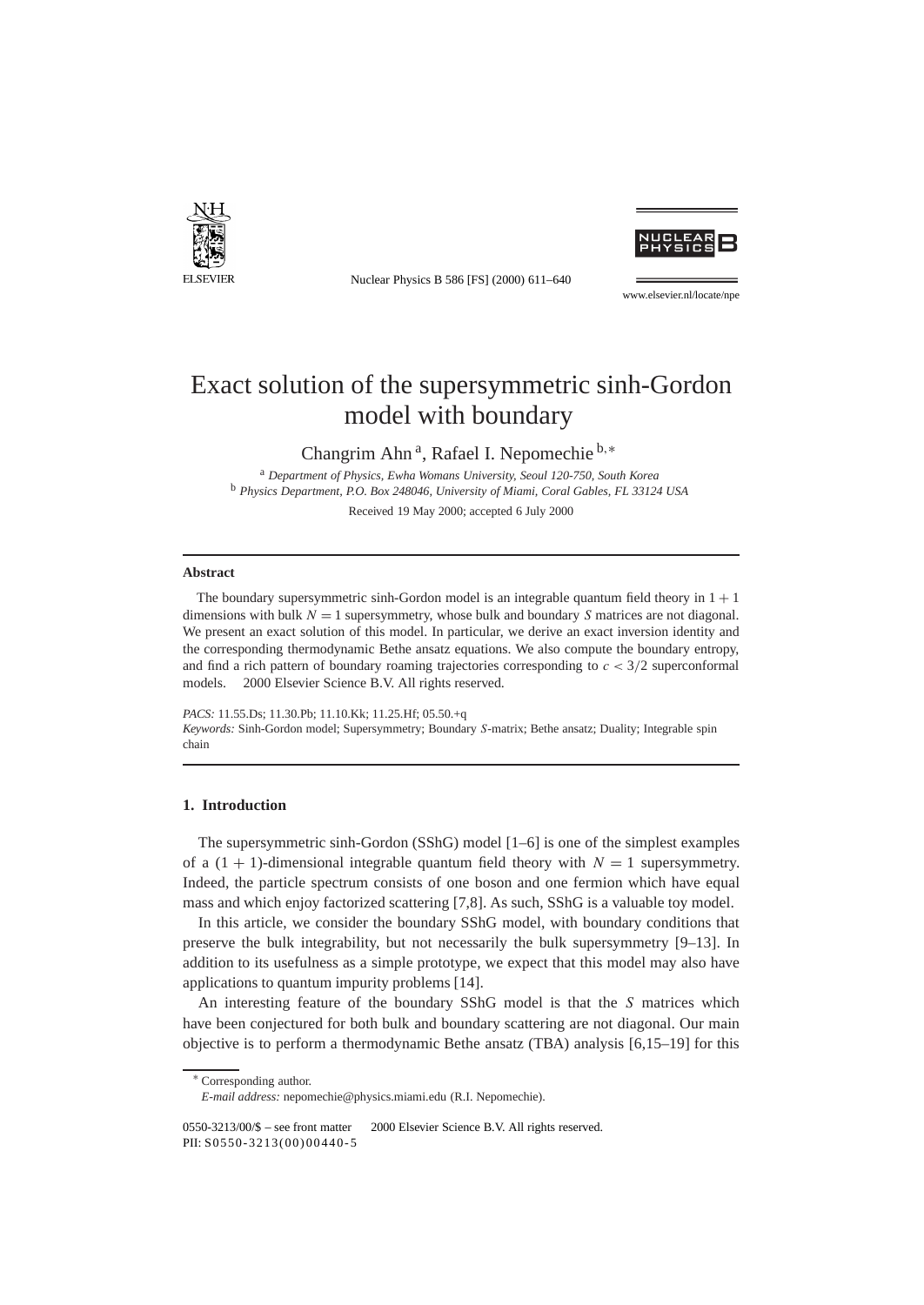model, using these conjectured *S* matrices as inputs. Such analysis can provide checks on the input *S* matrix data, as well as information about the underlying boundary conformal field theory [20,21].

Conventional wisdom suggests that the problem of determining the necessary Bethe ansatz equations is intractable, due to the fact that both the bulk and boundary *S* matrices are not diagonal. Nevertheless, we succeed to determine the Bethe ansatz equations and carry out the TBA analysis for the boundary SShG model. This is the first example of a model defined on an open interval whose both bulk and boundary *S* matrices are nondiagonal for which Bethe ansatz equations are obtained.  $\frac{1}{1}$ 

We also obtain an expression for the boundary entropy [19,26] for the boundary SShG model. Moreover, we find a rich pattern of boundary roaming trajectories corresponding to  $c < 3/2$  superconformal models [27,28], thereby generalizing previous work on bulk [29–31] and boundary [32,33] roaming.

The outline of this article is as follows. In Section 2 we review the scattering theory of the boundary SShG model, which serves as our input. Here we also show that the strong–weak duality symmetry of the bulk model (see, e.g., [34]) extends also to the model with boundary. Moreover, we introduce the notations and conventions which are used throughout the paper. In Section 3 we formulate the so-called Yang matrix [35] and relate it to a commuting transfer matrix, which is the true starting point of any TBA analysis. For the problem at hand, we require a boundary version of the Yang matrix [36,37], which presents an interesting complication with respect to the more familiar case of periodic boundary conditions. In Section 4 we use the open-chain fusion formula [38] to derive an exact inversion identity, using which we obtain the eigenvalues of the transfer matrix in terms of roots of certain Bethe ansatz equations. That such an inversion identity exists is presumably due to the fact that the bulk *S* matrix satisfies the so-called free fermion condition [39–41]. In Section 5 we use these results to derive the TBA equations. Certain remarkable identities lead to very simple formulas, in particular for the boundary entropy. In Section 6 we use our result for the boundary entropy to obtain boundary roaming trajectories. Finally, in Section 7 we discuss our results and describe some possible generalizations.

## **2. Review of boundary SShG scattering theory**

In this section, we review the bulk and boundary *S* matrices which have been proposed for the boundary supersymmetric sinh-Gordon model. As mentioned in the introduction, these *S* matrices will be used as inputs in the calculations that follow. We also show that the strong–weak duality symmetry of the bulk model extends also to the model with boundary.

<sup>1</sup> For the multichannel Kondo model [22–24], the corresponding transfer matrix is that of a closed spin chain with an impurity, rather than an open spin chain with boundaries. For the boundary sine-Gordon model with non-diagonal boundary *S* matrix [9], certain exact results have been obtained [25] by analytic continuation from a regime with diagonal bulk scattering; however, the corresponding Bethe ansatz equations have not yet been determined.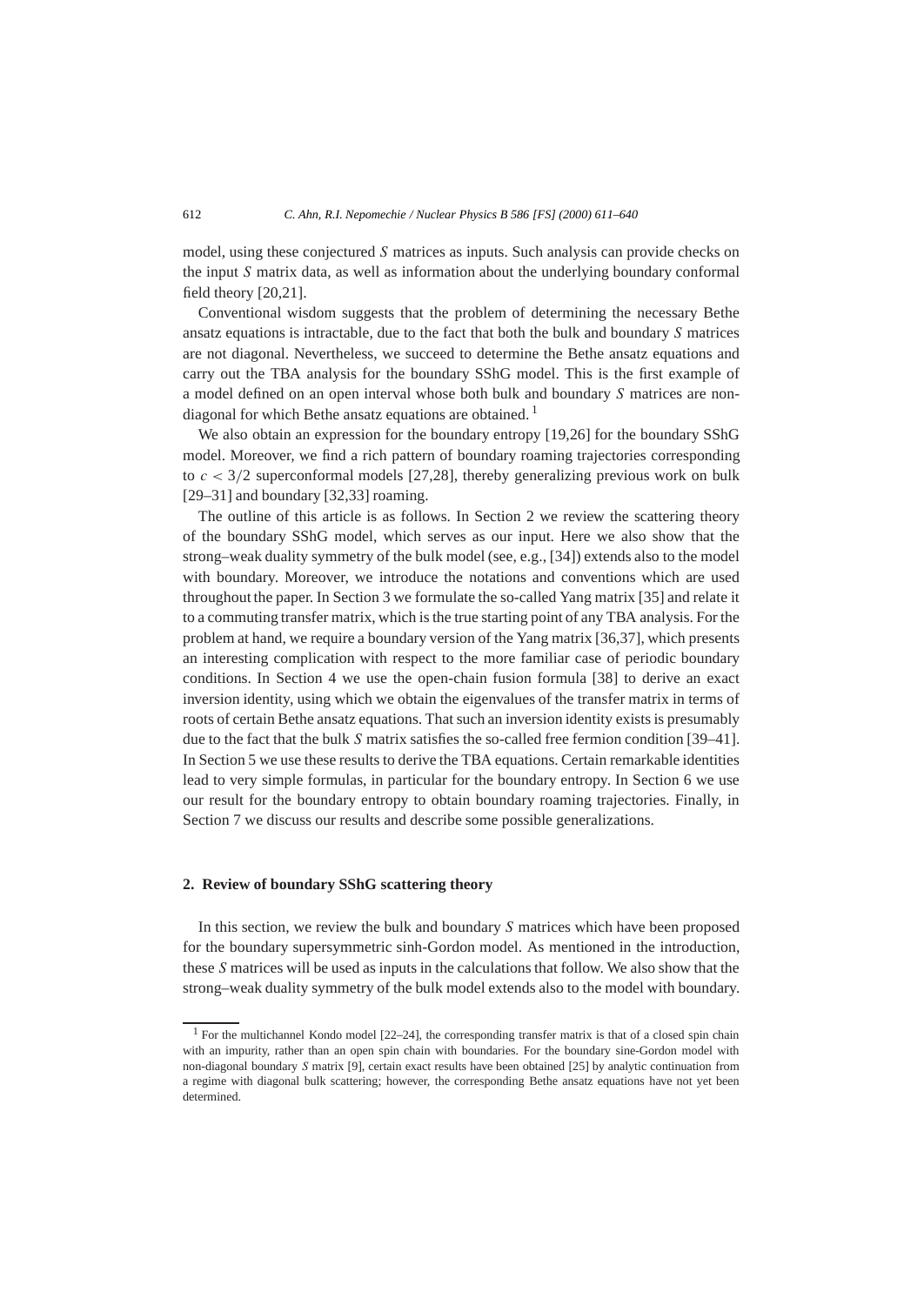# *2.1. Bulk*

In order to understand the SShG scattering theory, it is essential to first consider a related model, namely, the supersymmetric sine-Gordon (SSG) model, whose Euclidean-space Lagrangian density is given by

$$
\mathcal{L}_{\text{bulk}}^{\text{SSG}} = \frac{1}{2} \left( \partial_z \phi \partial_{\bar{z}} \phi + \bar{\psi} \partial_z \bar{\psi} + \psi \partial_{\bar{z}} \psi \right) + i M \bar{\psi} \psi \cos \beta \phi + \frac{M^2}{2\beta^2} \sin^2 \beta \phi, \tag{2.1}
$$

where  $\phi(z, \bar{z})$  is a real scalar field,  $\psi(z, \bar{z})$  and  $\bar{\psi}(z, \bar{z})$  are the components of a Majorana spinor field, and *β* is the dimensionless coupling constant. The Lagrangian density for the supersymmetric sinh-Gordon (SShG) model is obtained by analytic continuation to imaginary coupling, i.e., setting  $\beta = i\hat{\beta}$  with  $\hat{\beta}$  real:

$$
\mathcal{L}_{\text{bulk}}^{\text{SShG}} = \frac{1}{2} \left( \partial_z \phi \partial_{\bar{z}} \phi + \bar{\psi} \partial_z \bar{\psi} + \psi \partial_{\bar{z}} \psi \right) + i M \bar{\psi} \psi \cosh \hat{\beta} \phi + \frac{M^2}{2 \hat{\beta}^2} \sinh^2 \hat{\beta} \phi. \tag{2.2}
$$

Both of these models have  $N = 1$  supersymmetry (without topological charge) [1,2] and are integrable [3,4]. <sup>2</sup>

Observe that SSG has a periodic potential, which admits classical soliton solutions that interpolate between neighboring minima. Correspondingly, it has been proposed [42–44] that the SSG quantum spectrum consists of supersymmetric multiplets of kinks of mass *m* and breathers (bound states of kinks) of mass  $m_n = 2m \sin(n\alpha \pi)$ ,  $n = 1, 2, \ldots, [1/2\alpha]$ , where

$$
\alpha = \frac{\beta^2 / 4\pi}{1 - (\beta^2 / 4\pi)},
$$
\n(2.3)

and [*x*] denotes integer part of *x*. Hence, breathers can be present only if  $0 < \alpha < 1/2$ . The lightest  $(n = 1)$  breathers are identified as the elementary particles (boson, fermion) corresponding to the fields in the Lagrangian density (2.1).

Upon making the analytic continuation to SShG (which is the model of primary interest), we see that the potential is no longer periodic, and hence, there are no longer any classical soliton solutions. Thus, the SShG quantum spectrum does not contain kinks; it consists only of the elementary particles of some mass *m* corresponding to the fields in the Lagrangian density (2.2), i.e., corresponding to the  $n = 1$  SSG breather. Setting  $\beta = i\hat{\beta}$ in Eq. (2.3), we obtain

$$
\alpha = -\frac{\hat{\beta}^2 / 4\pi}{1 + (\hat{\beta}^2 / 4\pi)} \equiv -B,\tag{2.4}
$$

where we have introduced the SShG parameter *B*.

<sup>2</sup> Of course, a similar relation exists between the usual (non-supersymmetric) sine-Gordon (SG) and sinh-Gordon (ShG) models. It is more straightforward to infer the scattering theory for the trigonometric (SG, SSG) models than for the hyperbolic (ShG, SShG) models, because the former have kinks with topological charge, whose non-diagonal *S* matrices must satisfy highly restrictive constraints [7,8,42,43]. The *S* matrices for the hyperbolic models are inferred by analytic continuation of the corresponding breather *S* matrices, as is explained in more detail below.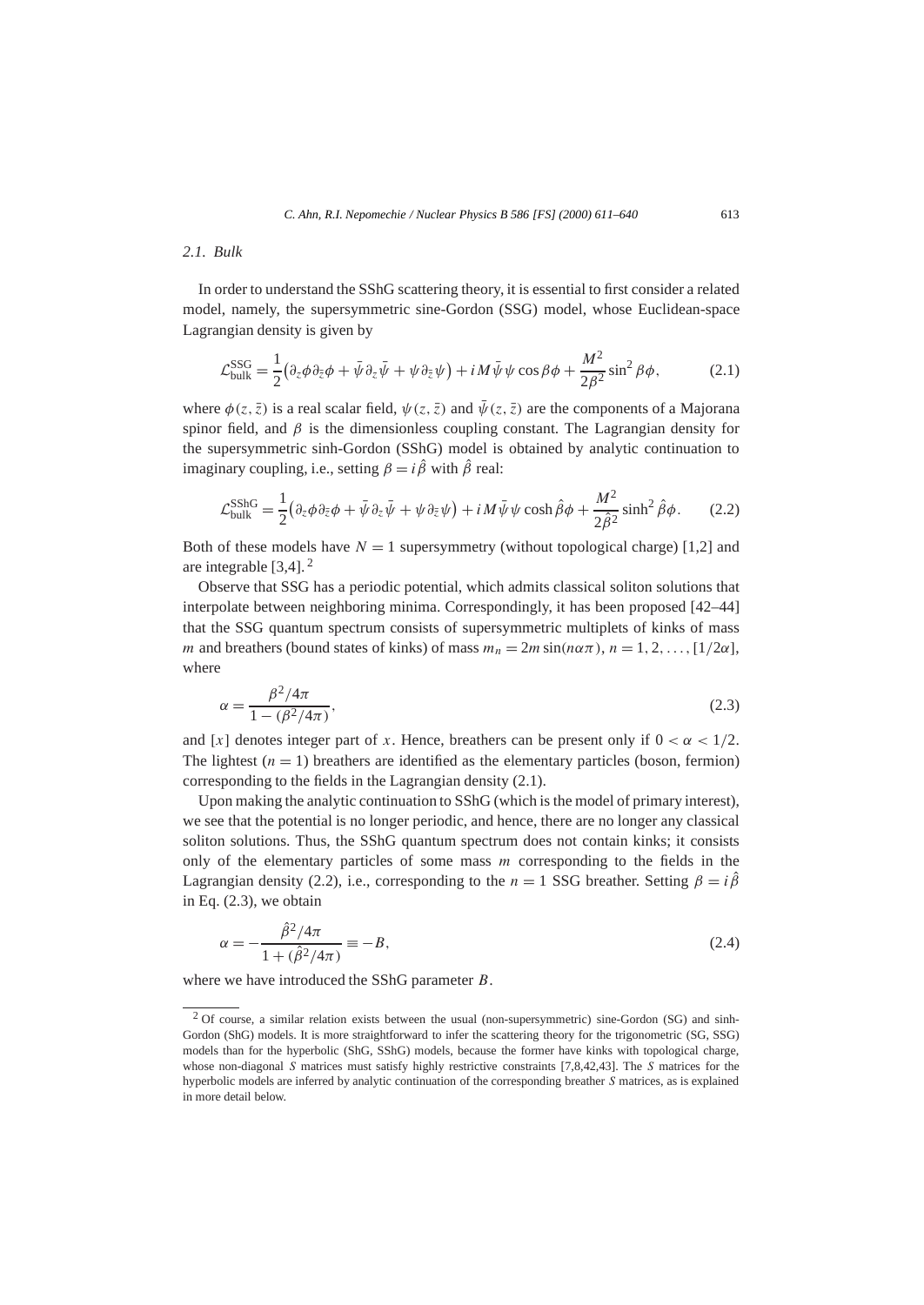Since the SShG spectrum corresponds to the  $n = 1$  SSG breather, we infer that the SShG *S* matrix  $S(\theta)$  for two particles of rapidities  $\theta_1$ ,  $\theta_2$  (and corresponding energy  $E_i$  = *m* cosh  $\theta_i$  and momentum  $P_i = m \sinh \theta_i$ ,  $i = 1, 2$ ) is given by the analytic continuation of the  $n = 1$  SSG breather *S* matrix.

$$
S(\theta) = S_{\text{ShG}}(\theta) S_{\text{SUSY}}(\theta), \tag{2.5}
$$

where  $\theta = \theta_1 - \theta_2$ . The scalar factor  $S_{\text{ShG}}(\theta)$  is given by

$$
S_{\text{ShG}}(\theta) = \frac{\sinh \theta - i \sin(2B\pi)}{\sinh \theta + i \sin(2B\pi)}.
$$
\n(2.6)

This is the *S* matrix of the usual (non-supersymmetric) sinh-Gordon model [45,46], which is the analytic continuation of the  $n = 1$  SG breather *S* matrix [47], but with a different dependence on the coupling constant. It satisfies

$$
S_{\text{ShG}}(\theta)S_{\text{ShG}}(-\theta) = 1, \qquad S_{\text{ShG}}(\theta) = S_{\text{ShG}}(i\pi - \theta). \tag{2.7}
$$

The factor  $S_{SUSY}(\theta)$  is given by <sup>3</sup>

$$
S_{\text{SUSY}}(\theta) = Y(\theta)R(\theta),\tag{2.8}
$$

where  $R(\theta)$  is a 4 × 4 matrix acting on the tensor product space  $V \otimes V$ , where *V* is the 2-dimensional vector space of 1-particle states. We choose  $\{|b(\theta)\rangle, |f(\theta)\rangle\}$  to be the basis of *V* (corresponding to a boson, fermion with rapidity  $\theta$ , respectively); and hence, the basis of *V* ⊗ *V* is given by  $\{|b_1, b_2\rangle, |b_1, f_2\rangle, |f_1, b_2\rangle, |f_1, f_2\rangle\}$ , where  $|b_1, b_2\rangle \equiv |b(\theta_1), b(\theta_2)\rangle$ , etc. In this basis,  $R(\theta)$  is given by

$$
R(\theta) = \begin{pmatrix} a_{+}(\theta) & 0 & 0 & d(\theta) \\ 0 & b & c(\theta) & 0 \\ 0 & c(\theta) & b & 0 \\ d(\theta) & 0 & 0 & a_{-}(\theta) \end{pmatrix},
$$
(2.9)

with

$$
a_{\pm}(\theta) = \pm 1 - \frac{2i \sin B\pi}{\sinh \theta}, \qquad b = 1,
$$
  

$$
c = -\frac{i \sin B\pi}{\sinh \frac{\theta}{2}}, \qquad d = -\frac{\sin B\pi}{\cosh \frac{\theta}{2}}.
$$
 (2.10)

It is important to note that the matrix elements of  $R(\theta)$  satisfy the "free fermion" condition [6,39]

$$
a_+a_- + b^2 = c^2 + d^2. \tag{2.11}
$$

The matrix  $R(\theta)$  is a solution of the Yang–Baxter equation <sup>4</sup>

<sup>3</sup> The matrix *S*SUSY*(θ )* for SSG was first obtained [5] in terms of an unknown parameter *∆* by solving the constraints coming from supersymmetry and factorization. The identification of *∆* in terms of *α* was made in [44].

<sup>&</sup>lt;sup>4</sup> We use the very useful convention (which is standard in the spin-chain literature [48–50], but unfortunately not in the field theory literature), whereby  $R_{ij}(\theta)$  acts nontrivially on the *i*th and *j* th vector spaces. For instance, in the Yang–Baxter equation, the *R* matrices act on  $V^{\otimes 3}$ , and therefore  $R_{12}(\theta) = R(\theta) \otimes \mathbb{I}$ ,  $R_{23}(\theta) = \mathbb{I} \otimes R(\theta)$ , etc., where  $\mathbb I$  is the unit matrix.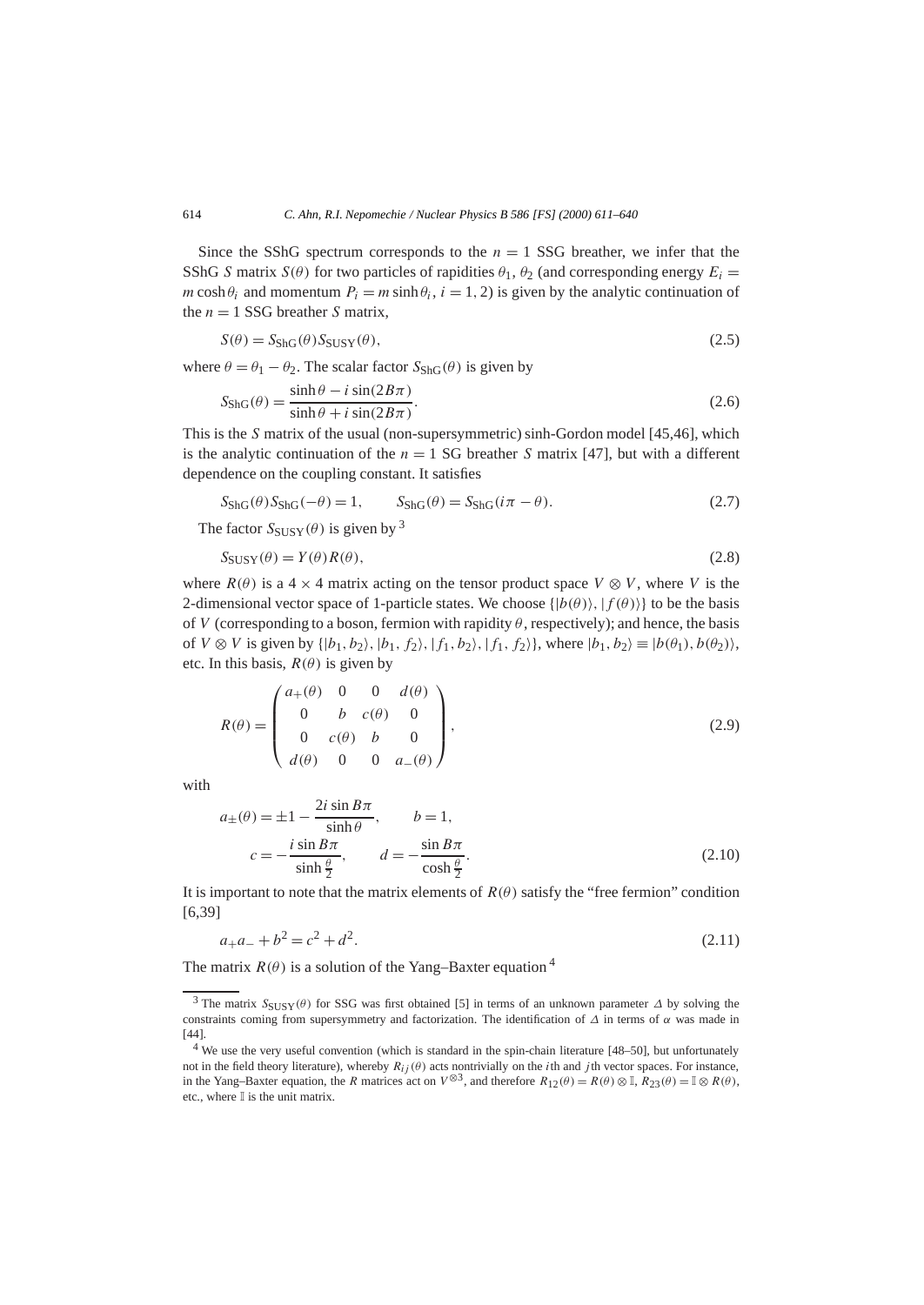$$
R_{12}(\theta_1 - \theta_2) R_{13}(\theta_1 - \theta_3) R_{23}(\theta_2 - \theta_3)
$$
  
=  $R_{23}(\theta_2 - \theta_3) R_{13}(\theta_1 - \theta_3) R_{12}(\theta_1 - \theta_2).$  (2.12)

This matrix is both P and T invariant,

$$
\mathcal{P}_{12}R_{12}(\theta)\mathcal{P}_{12} = R_{12}(\theta), \qquad R_{12}(\theta)^{t_1 t_2} = R_{12}(\theta), \tag{2.13}
$$

where  $t_i$  denotes transposition in the *i*th space, and  $P$  is the permutation matrix

$$
\mathcal{P} = \begin{pmatrix} 1 & 0 & 0 & 0 \\ 0 & 0 & 1 & 0 \\ 0 & 1 & 0 & 0 \\ 0 & 0 & 0 & 1 \end{pmatrix} . \tag{2.14}
$$

Moreover,  $Y(\theta)$  is a scalar factor given by

$$
Y(\theta) = \frac{\sinh\frac{\theta}{2}}{\sinh\frac{\theta}{2} - i\sin B\pi}
$$
  
 
$$
\times \exp\left(-\int_{0}^{\infty} \frac{dt}{t} \frac{\sinh(it\theta/\pi)\sinh(t(1+B))\sinh(tB)}{\cosh t \cosh^2\frac{t}{2}}\right),
$$
 (2.15)

which is a solution of the unitarity and crossing constraints

$$
Y(\theta)Y(-\theta) = \frac{\sinh^2\frac{\theta}{2}}{\sinh^2\frac{\theta}{2} + \sin^2 B\pi}, \qquad Y(\theta) = Y(i\pi - \theta). \tag{2.16}
$$

Let us denote the total scalar factor by  $Z(\theta)$ 

$$
Z(\theta) = S_{\text{ShG}}(\theta)Y(\theta). \tag{2.17}
$$

One can show that  $Z(\theta)$  has the integral representation [6]

$$
Z(\theta) = \frac{\sinh\frac{\theta}{2}}{\sinh\frac{\theta}{2} + i\sin B\pi}
$$
  
 
$$
\times \exp\left(\int_{0}^{\infty} \frac{dt}{t} \frac{\sinh(it\theta/\pi)\sinh(t(1-B))\sinh(tB)}{\cosh t\cosh^2\frac{t}{2}}\right),
$$
 (2.18)

which is the same as the expression in Eq. (2.15), except with  $B \rightarrow -B$ . It has no poles<sup>5</sup> in the physical strip ( $0 < Im \theta < \pi$ ), provided *B* lies in the range

$$
0 < B < 1,\tag{2.19}
$$

which corresponds to  $0 < \hat{\beta}^2 < \infty$ .

In short, the proposed SShG bulk *S* matrix  $S(\theta)$  is given by

<sup>&</sup>lt;sup>5</sup> Although *Y*(*θ*) has a pole at  $θ = i2Bπ$ , it is canceled by a corresponding zero of  $S_{\text{ShG}}(θ)$ .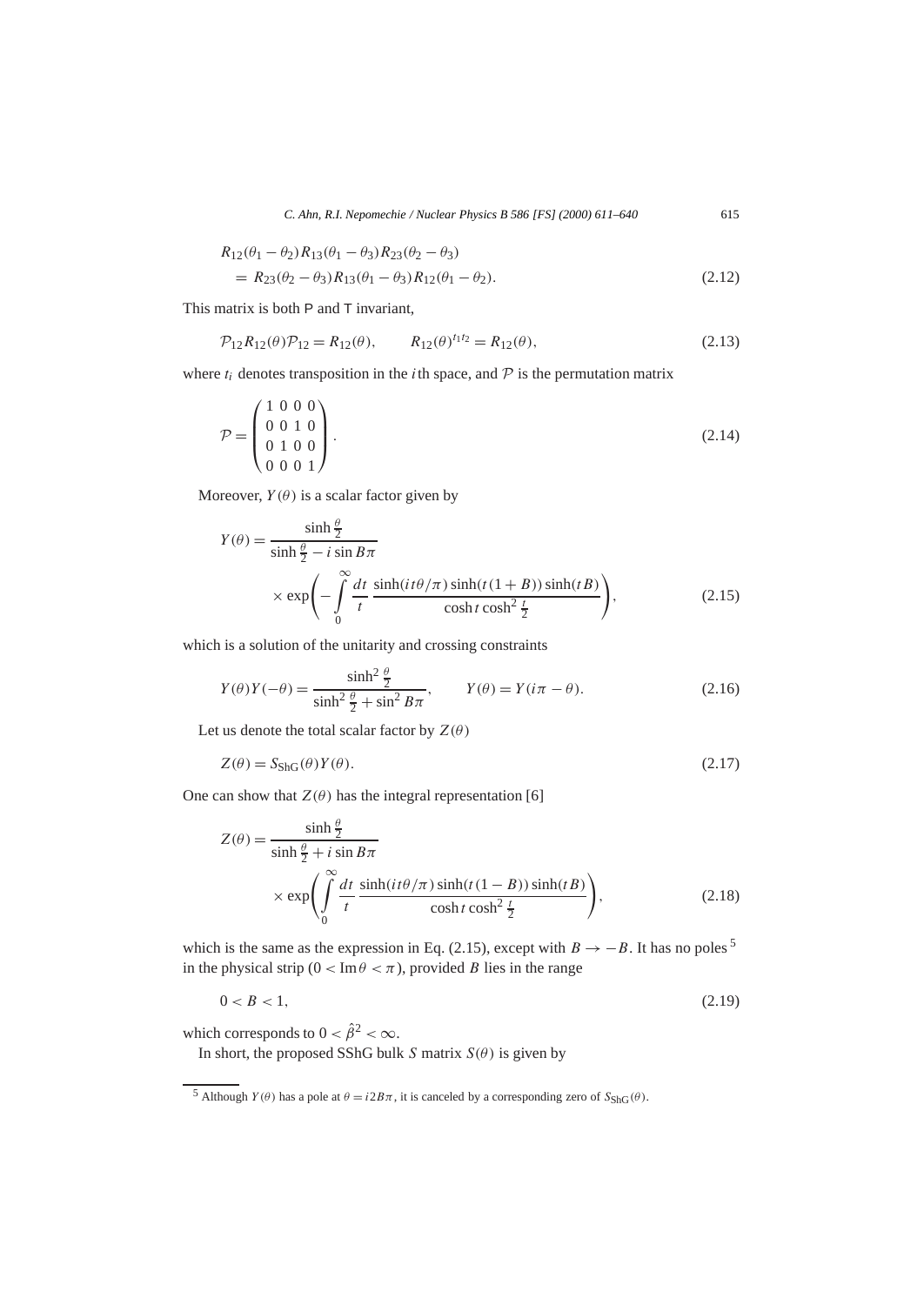$$
S(\theta) = Z(\theta)R(\theta),\tag{2.20}
$$

where the scalar factor  $Z(\theta)$  is given by Eq. (2.18) and the matrix  $R(\theta)$  is given by Eqs. (2.9), (2.10).

It is known (see, e.g., [34]) that the SShG bulk *S* matrix is invariant under the strong– weak duality transformation  $\hat{\beta} \rightarrow 4\pi/\hat{\beta}$ , which implies

$$
B \to 1 - B. \tag{2.21}
$$

Indeed, this invariance can be checked by inspection of the matrix elements (2.10) of  $R(\theta)$  and the expression (2.18) for  $Z(\theta)$ . (The factors  $S_{\text{ShG}}(\theta)$  and  $Y(\theta)$  are not separately invariant.) Note that this transformation maps the range (2.19) into itself.

# *2.2. Boundary*

We turn now to boundary conditions and boundary scattering, following the framework developed by Ghoshal and Zamolodchikov [9]. An investigation of which boundary terms can be added to the bulk SShG model (2.2) without spoiling (classical) integrability has led to the following results [10]: the boundary Lagrangian

$$
L_{\text{boundary}}^{\text{SShG}} = \Lambda \cosh \hat{\beta} (\phi - \phi_0) + \mathsf{M}\bar{\psi} \psi + \epsilon \psi + \bar{\epsilon} \bar{\psi}, \quad \mathsf{M} \neq \pm 1, \tag{2.22}
$$

breaks supersymmetry but preserves integrability; and

$$
L_{\text{boundary}}^{\text{SShG}} = \mp \frac{M}{\hat{\beta}^2} \cosh \hat{\beta} \phi \pm \bar{\psi} \psi \tag{2.23}
$$

preserves both supersymmetry and integrability. Notice that the boundary terms (2.22) involve a total of 5 boundary parameters  $Λ$ ,  $φ_0$ , M,  $ε$ ,  $ε$ . If  $ε$ ,  $ε$  are nonzero, then fermion number is not conserved.

The proposed boundary *S* matrix  $S(\theta)$  for a particle of rapidity  $\theta$  is given by (compare with Eq.  $(2.5)$ )<sup>6,7</sup>

$$
S(\theta) = S_{\text{ShG}}(\theta; \eta, \vartheta) S_{\text{SUSY}}^{(\varepsilon)}(\theta; \varphi).
$$
\n(2.24)

The scalar factor  $S_{\text{ShG}}(\theta; \eta, \vartheta)$ , which depends on two boundary parameters  $\eta$ ,  $\vartheta$ , is given by

$$
S_{\rm ShG}(\theta; \eta, \vartheta) = X_0(\theta) X_1\left(\theta; \frac{4\eta B}{\pi}\right) X_1\left(\theta; \frac{4i \vartheta B}{\pi}\right), \tag{2.25}
$$

where

$$
X_0(\theta) = (1)(1+2B)(2-2B), \qquad X_1(\theta; F) = \frac{1}{(1-F)(1+F)}, \tag{2.26}
$$

with

<sup>&</sup>lt;sup>6</sup> We make an effort to distinguish boundary quantities from the corresponding bulk quantities by using Sans Serif letters to denote the former, and Roman letters to denote the latter.

<sup>&</sup>lt;sup>7</sup> The boundary *S* matrix is obtained in terms of a set of boundary parameters  $(\eta, \vartheta, \varphi, \varepsilon)$  by solving the boundary Yang–Baxter equation. The relation of these parameters to those in *L*<sub>boundary</sub> (2.22) is not known.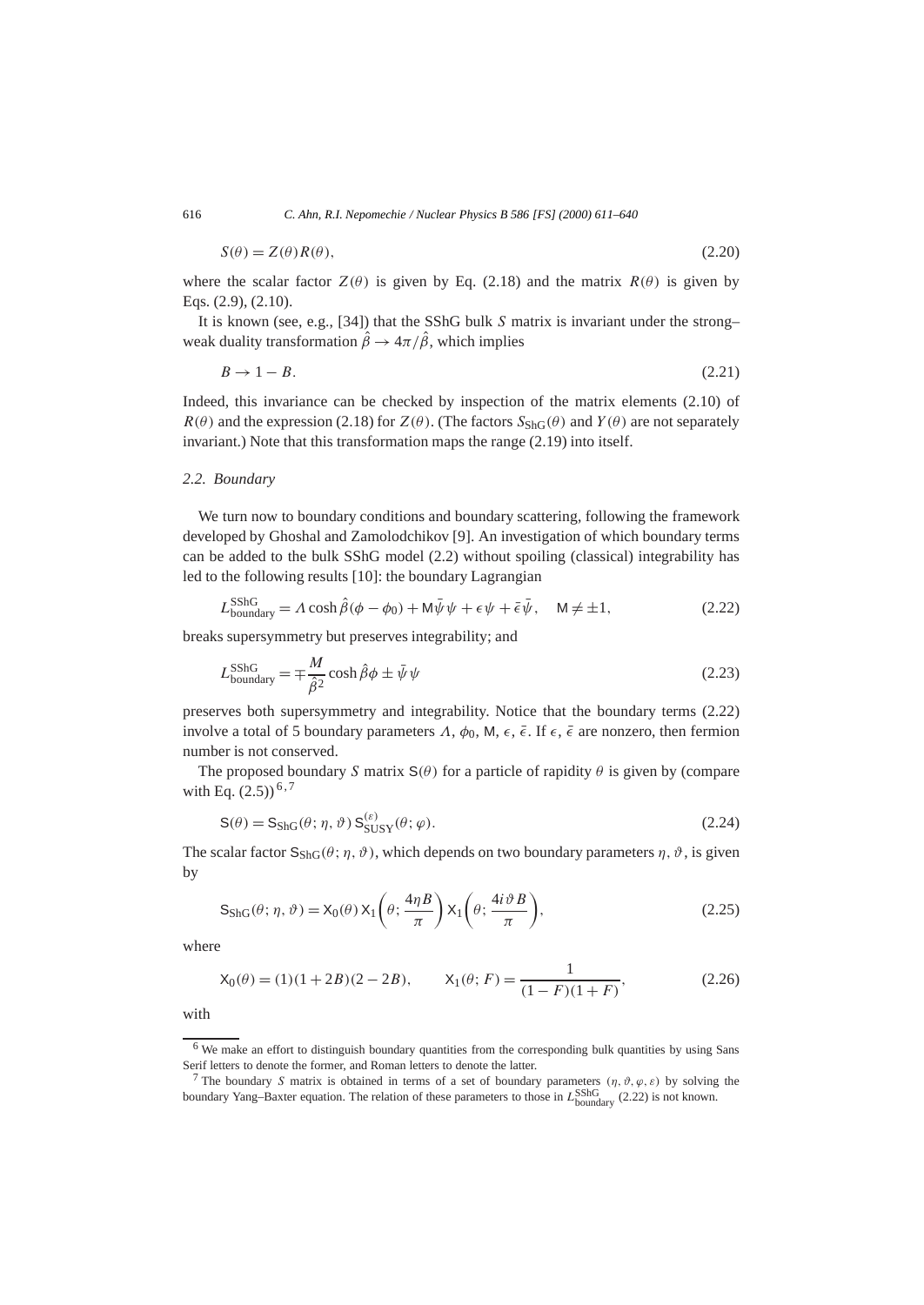$$
(x) \equiv \frac{\sinh\left(\frac{\theta}{2} + \frac{i\pi x}{4}\right)}{\sinh\left(\frac{\theta}{2} - \frac{i\pi x}{4}\right)}.\tag{2.27}
$$

This is the boundary *S* matrix of the usual (non-supersymmetric) boundary sinh-Gordon model, which is the analytic continuation of the *n* = 1 boundary sine-Gordon breather *S* matrix [51]. It satisfies

$$
S_{\rm ShG}(\theta; \eta, \vartheta) S_{\rm ShG}(-\theta; \eta, \vartheta) = 1,
$$
  
\n
$$
S_{\rm ShG}\left(\frac{i\pi}{2} + \theta; \eta, \vartheta\right) S_{\rm ShG}(2\theta) = S_{\rm ShG}\left(\frac{i\pi}{2} - \theta; \eta, \vartheta\right).
$$
\n(2.28)

The factor  $S_{SUSY}^{(\varepsilon)}(\theta; \varphi)$  is given by [11,12]

$$
\mathbf{S}_{\text{SUSY}}^{(\varepsilon)}(\theta; \varphi) = \mathbf{Y}^{(\varepsilon)}(\theta; \varphi) \mathbf{R}^{(\varepsilon)}(\theta; \varphi), \tag{2.29}
$$

where  $\varepsilon$  is a discrete parameter which can be either  $+1$  or  $-1$ , and  $\varphi$  is a continuous boundary parameter.  $R^{(\varepsilon)}(\theta; \varphi)$  is a 2 × 2 matrix acting on the vector space *V* of 1-particle states, which is given by

$$
\mathsf{R}^{(\varepsilon)}(\theta;\varphi) = \begin{pmatrix} \cosh\frac{\theta}{2}G_{+}^{(\varepsilon)} + i\sinh\frac{\theta}{2}G_{-}^{(\varepsilon)} & -\varepsilon i\sinh\theta \\ -i\sinh\theta & \cosh\frac{\theta}{2}G_{+}^{(\varepsilon)} - i\sinh\frac{\theta}{2}G_{-}^{(\varepsilon)} \end{pmatrix},\tag{2.30}
$$

where

$$
G_{\varepsilon'}^{(\varepsilon)} = \begin{cases} r \left( \cosh \varphi + e^{\varepsilon \varphi} \frac{\sinh^2 \frac{\theta}{2}}{1 + \varepsilon \sin B \pi} \right), & \text{if } \varepsilon' = \varepsilon, \\ r \left( \sinh \varphi + \varepsilon e^{\varepsilon \varphi} \frac{\sinh^2 \frac{\theta}{2}}{1 + \varepsilon \sin B \pi} \right), & \text{if } \varepsilon' = -\varepsilon \end{cases}
$$
(2.31)

and

$$
r = \left(\frac{2(\varepsilon + \sin B\pi)}{\sin B\pi}\right)^{1/2}.\tag{2.32}
$$

The matrix  $R^{(\varepsilon)}(\theta; \varphi)$  is a solution of the boundary Yang–Baxter equation [52]

$$
R_{12}(\theta_1 - \theta_2) R_1^{(\varepsilon)}(\theta_1; \varphi) R_{12}(\theta_1 + \theta_2) R_2^{(\varepsilon)}(\theta_2; \varphi)
$$
  
=  $R_2^{(\varepsilon)}(\theta_2; \varphi) R_{12}(\theta_1 + \theta_2) R_1^{(\varepsilon)}(\theta_1; \varphi) R_{12}(\theta_1 - \theta_2).$  (2.33)

We remark that for  $\varphi \to \pm \infty$ , the matrix  $R^{(\varepsilon)}(\theta; \varphi)$  becomes diagonal and commutes with linear combinations  $Q \pm \overline{Q}$  of the supersymmetry charges [11–13].

In order to determine the scalar factor  $Y^{(\varepsilon)}(\theta; \varphi)$ , we recall that the full boundary *S* matrix must satisfy boundary unitarity  $S(\theta)S(-\theta) = \mathbb{I}$  and boundary cross-unitarity [9], which can be written in matrix form as

$$
\operatorname{tr}_0 S_0 \left( \frac{i\pi}{2} + \theta \right)^{t_0} \mathcal{P}_{01} S_{01} (2\theta)^{t_1} = S_1 \left( \frac{i\pi}{2} - \theta \right). \tag{2.34}
$$

We observe that the matrix  $R^{(\varepsilon)}(\theta; \varphi)$  satisfies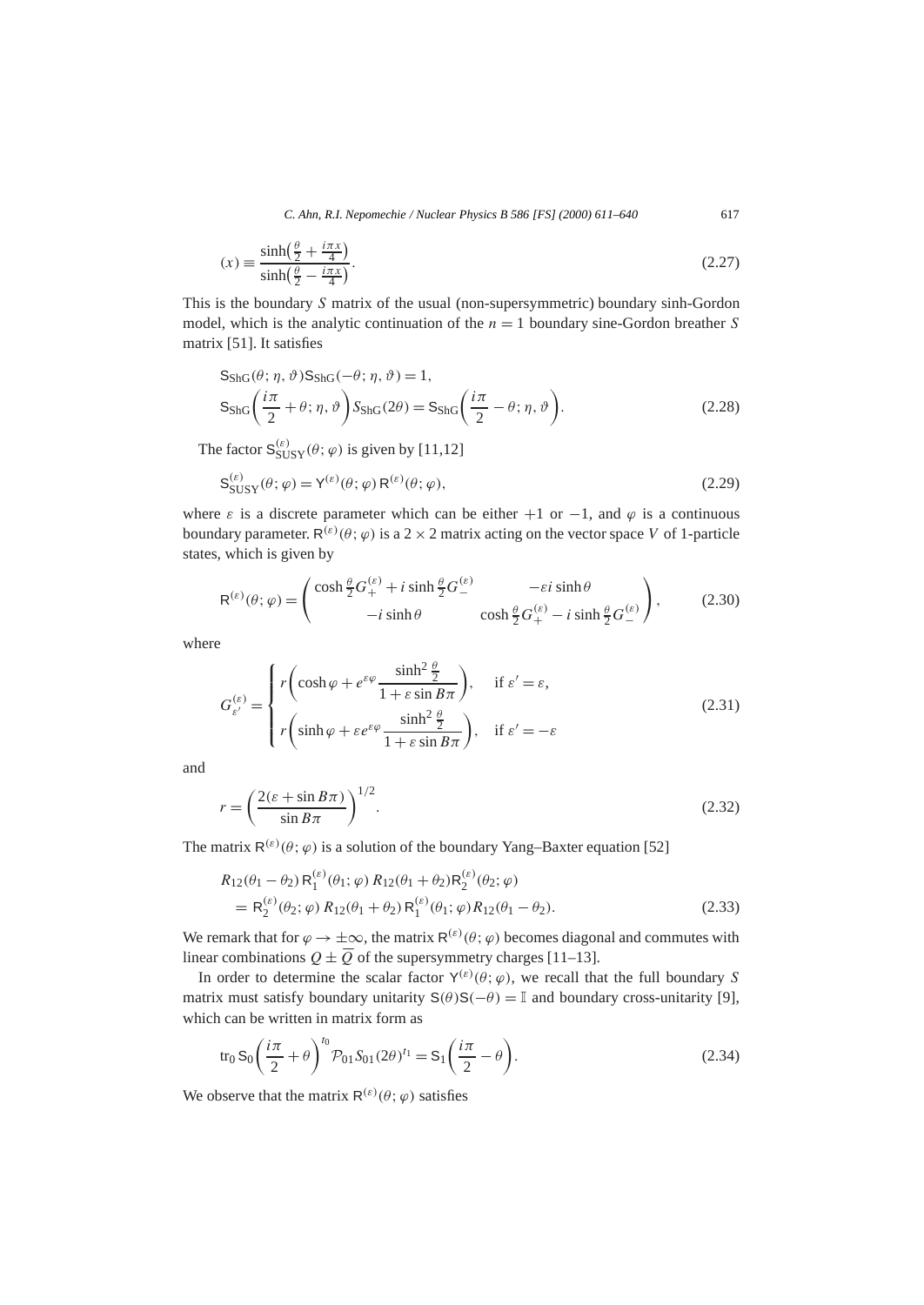$$
\mathsf{R}^{(\varepsilon)}(\theta; \varphi) \mathsf{R}^{(\varepsilon)}(-\theta; \varphi) = h(\theta) \mathbb{I},\tag{2.35}
$$

where

$$
h(\theta) = \left(c_0 + c_1 \sinh^2 \frac{\theta}{2} + c_2 \sinh^4 \frac{\theta}{2}\right) \cosh \theta, \tag{2.36}
$$

and

$$
c_0 = \begin{cases} r^2 \cosh^2 \varphi, & \text{if } \varepsilon = +1, \\ r^2 \sinh^2 \varphi, & \text{if } \varepsilon = -1, \end{cases}
$$
  

$$
c_1 = \frac{r^2 e^{\varepsilon 2\varphi}}{1 + \varepsilon \sin B\pi} + 2\varepsilon, \qquad c_2 = \frac{r^2 e^{\varepsilon 2\varphi}}{(1 + \varepsilon \sin B\pi)^2}.
$$
 (2.37)

Also,

$$
\text{tr}_0 \, \text{R}_0^{(\varepsilon)} \bigg( \frac{i\pi}{2} + \theta; \, \varphi \bigg)^{t_0} \mathcal{P}_{01} \, R_{01} (2\theta)^{t_1} = g(\theta) \, \text{R}_1^{(\varepsilon)} \bigg( \frac{i\pi}{2} - \theta; \, \varphi \bigg),\tag{2.38}
$$

where

$$
g(\theta) = \frac{\varepsilon \sinh \theta - i \sin \pi B}{\sinh \theta}.
$$
 (2.39)

Setting

$$
\mathsf{Y}^{(\varepsilon)}(\theta;\varphi) = \mathsf{Y}_0^{(\varepsilon)}(\theta)\mathsf{Y}_1^{(\varepsilon)}(\theta;\varphi),\tag{2.40}
$$

it follows that  $Y_0^{(\varepsilon)}(\theta)$  and  $Y_1^{(\varepsilon)}(\theta; \varphi)$  must satisfy

$$
Y_0^{(\varepsilon)}(\theta)Y_0^{(\varepsilon)}(-\theta)\cosh\theta = 1,
$$
  
\n
$$
Y_0^{(\varepsilon)}\left(\frac{i\pi}{2} + \theta\right)Y(2\theta)g(\theta) = Y_0^{(\varepsilon)}\left(\frac{i\pi}{2} - \theta\right),
$$
\n(2.41)

and

$$
\mathsf{Y}_{1}^{(\varepsilon)}(\theta; \varphi) \mathsf{Y}_{1}^{(\varepsilon)}(-\theta; \varphi) \left( c_{0} + c_{1} \sinh^{2} \frac{\theta}{2} + c_{2} \sinh^{4} \frac{\theta}{2} \right) = 1,
$$
\n
$$
\mathsf{Y}_{1}^{(\varepsilon)} \left( \frac{i\pi}{2} + \theta; \varphi \right) = \mathsf{Y}_{1}^{(\varepsilon)} \left( \frac{i\pi}{2} - \theta; \varphi \right), \tag{2.42}
$$

respectively.

For simplicity, we shall henceforth restrict our attention to the case  $\varepsilon = +1$ , and so we shall drop the superscript  $(\varepsilon)$ . We propose the following integral representations for Y<sub>0</sub> $(\theta)$ and  $Y_1(\theta; \varphi)$ :

$$
\mathsf{Y}_0(\theta) = \frac{i}{\sqrt{2}\sinh\left(\frac{\theta}{2} + \frac{i\pi}{4}\right)} \exp\left(\frac{1}{2}\int_0^\infty \frac{dt}{t} \frac{\sinh(2it\theta/\pi)\sinh(t(1+B))\sinh(tB)}{\cosh^2 t \cosh^2 \frac{t}{2}}\right),
$$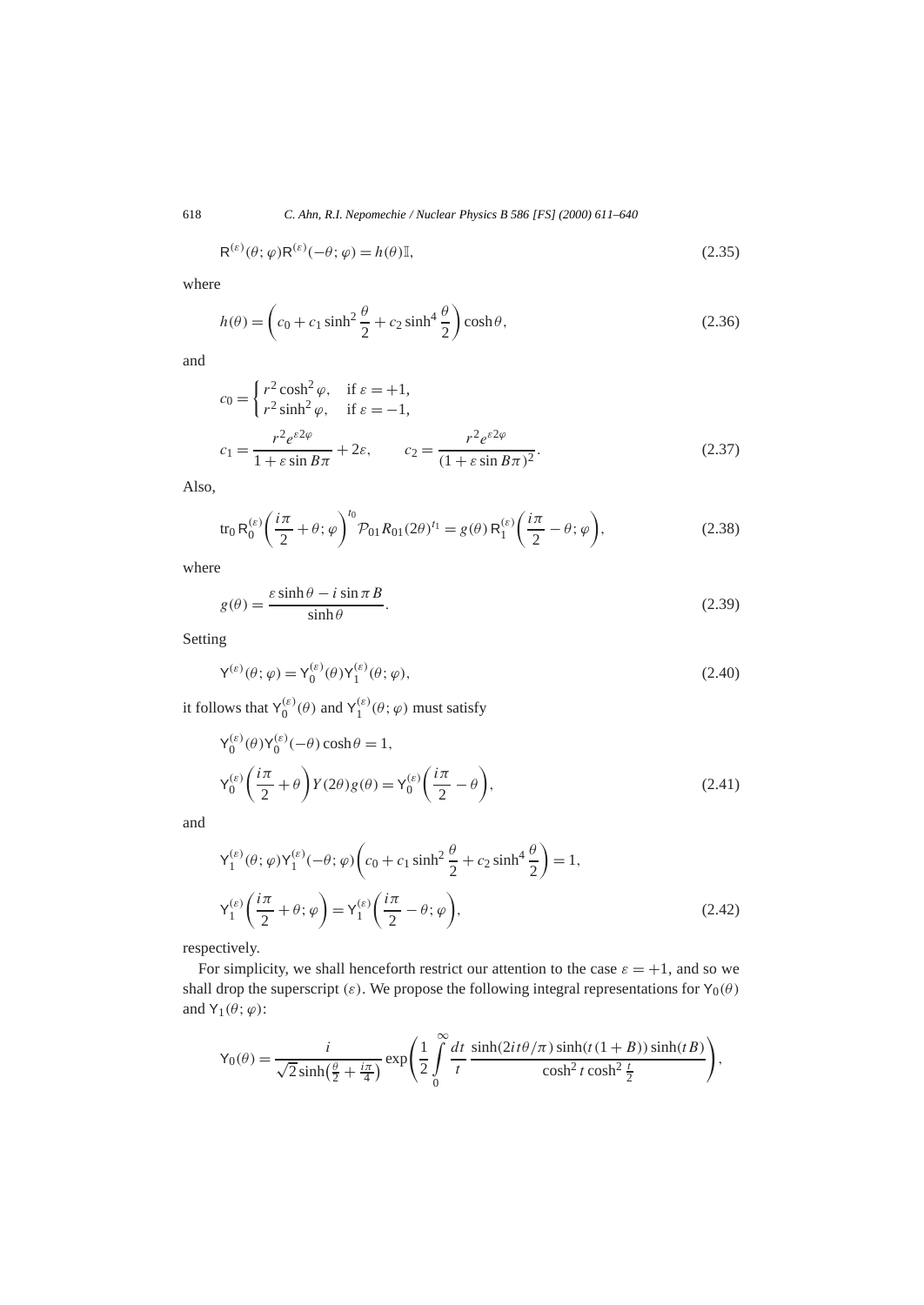$$
Y_1(\theta; \varphi) = \frac{1}{r \cosh \varphi}
$$
  
 
$$
\times \exp\left(4 \int_0^\infty \frac{dt}{t} \cosh(t\zeta/\pi) \cosh\left(\frac{t}{2}(1-2B)\right)\right)
$$
  
 
$$
\times \sinh\left(\frac{t}{2}\left(1+\frac{i\theta}{\pi}\right)\right) \sinh\left(\frac{it\theta}{2\pi}\right) \left(\sinh t \cosh \frac{t}{2}\right)^{-1}\right), \tag{2.43}
$$

where  $\zeta$  is a function of the boundary parameter  $\varphi$  defined by

$$
\zeta = \cos^{-1}(1 + e^{-2\varphi}(1 + \sin B\pi)).\tag{2.44}
$$

In order to streamline the notation, let us denote the set of boundary parameters  $\{\eta, \vartheta, \varphi\}$ by *ξ* , and denote the total scalar factor by Z*(θ*; *ξ )*

$$
Z(\theta; \xi) = S_{\text{ShG}}(\theta; \eta, \vartheta) Y(\theta; \varphi)
$$
  
= Z<sub>0</sub>( $\theta$ )Z<sub>1</sub>( $\theta$ ;  $\xi$ ). (2.45)

The proposed SShG boundary *S* matrix is then given by

$$
S(\theta; \xi) = Z(\theta; \xi)R(\theta; \varphi). \tag{2.46}
$$

We now observe that the boundary *S* matrix is also invariant under the strong–weak duality transformation (2.21). Indeed, it is evident that the matrix  $R(\theta; \varphi)$  (2.30) has this invariance, if we assume that the parameter  $\varphi$  remains invariant under this transformation. Let us now consider the scalar factor. The part of the scalar factor that does not depend on boundary parameters can be written in the form

$$
Z_0(\theta) = X_0(\theta)Y_0(\theta)
$$
\n
$$
= \frac{i}{\sqrt{2}\sinh(\frac{\theta}{2} - \frac{i\pi}{4})}
$$
\n
$$
\times \exp\left(-\frac{1}{4}\int_0^\infty \frac{dt}{t} \frac{\sinh(2it\theta/\pi)}{\cosh^2 t \cosh^2 \frac{t}{2}} [\cosh(t(1-2B))(1+2\cosh t) + \cosh t] \right),
$$
\n(2.48)

in which the duality invariance is manifest. (The factors  $X_0(\theta)$  and  $Y_0(\theta)$  are not separately invariant.) Finally, the part of the scalar factor which does depend on boundary parameters,

$$
Z_1(\theta; \xi) = X_1\left(\theta; \frac{4\eta B}{\pi}\right) X_1\left(\theta; \frac{4i\vartheta B}{\pi}\right) Y_1(\theta; \varphi), \tag{2.49}
$$

is also invariant under duality, since each of its factors are separately invariant (provided the boundary parameters  $\eta B$  and  $\vartheta B$  are assumed to remain invariant).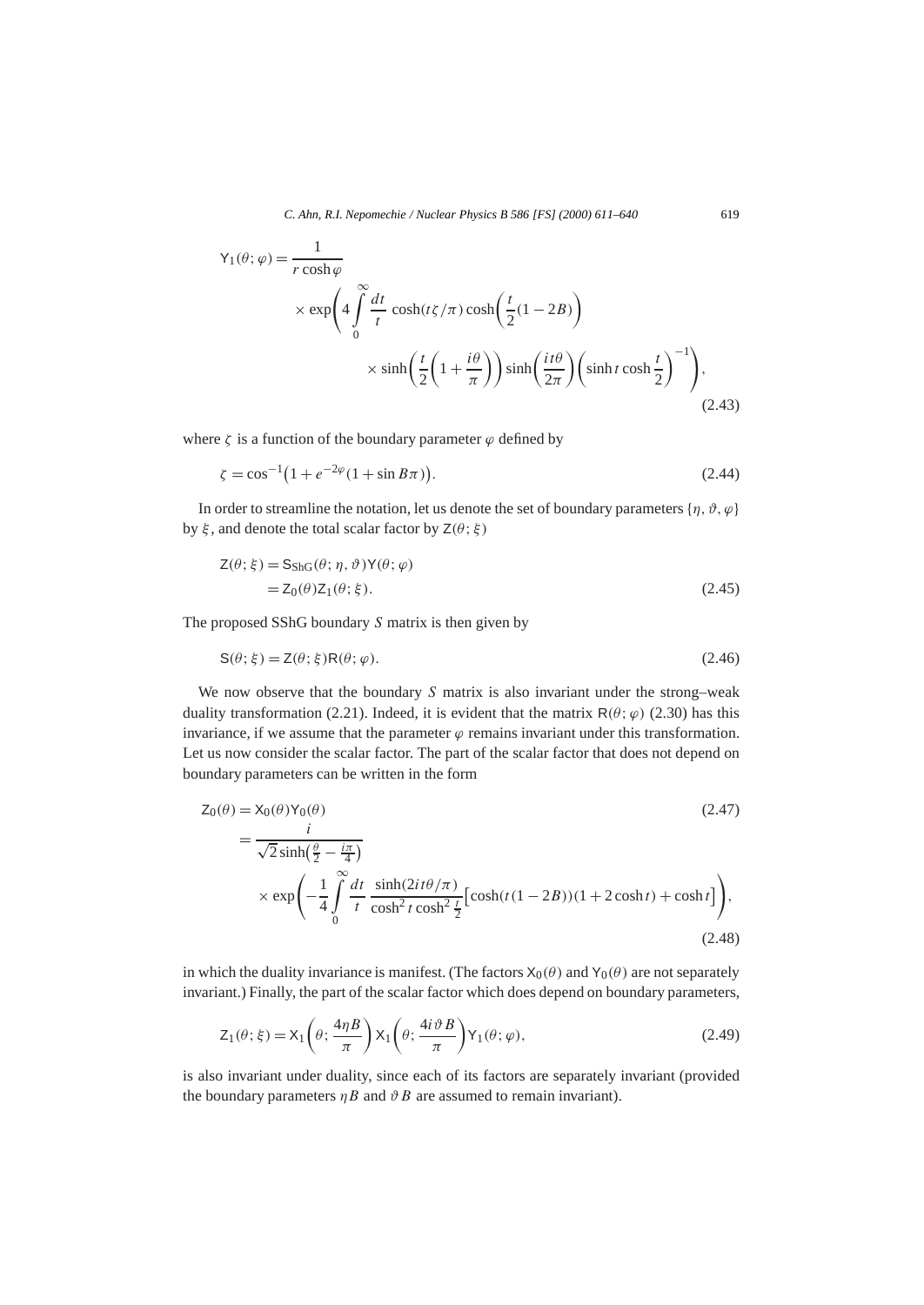#### **3. Yang equations**

Having specified the bulk and boundary *S* matrices, we are ready to start the TBA program. The first step is to formulate the Yang matrix and relate it to a commuting transfer matrix. Since this is not obvious for the case of boundaries, we begin by reviewing the more familiar case of periodic boundary conditions.

# *3.1. Closed*

We consider *N* particles of mass *m* with real rapidities  $\theta_1, \ldots, \theta_N$  and two-particle *S* matrix *S(* $\theta$ *)* (2.20) in a periodic box of length  $L \gg 1/m$ . The Yang equation [18,35] for particle 1 (which has momentum  $P_1 = m \sinh \theta_1$ ) is given by

$$
(e^{iLm\sinh\theta_1}Y_{(1)} - \mathbb{I})|\theta_1,\ldots,\theta_N\rangle = 0,
$$
\n(3.1)

where  $Y_{(1)}$  is the "Yang matrix" 8

$$
Y_{(1)} = S_{1N}(\theta_1 - \theta_N) S_{1,N-1}(\theta_1 - \theta_{N-1}) \cdots S_{12}(\theta_1 - \theta_2),
$$
\n(3.2)

which acts on  $V^{\otimes N}$ . There are similar equations, and corresponding matrices  $Y_{(i)}$ , for the other particles  $i = 2, 3, \ldots, N$ .

The objective is to diagonalize  $Y_{(i)}$ . The key to this problem is to relate  $Y_{(i)}$  to an inhomogeneous closed-chain transfer matrix, for which there are well-developed diagonalization techniques. (For reviews, see, e.g., [48–50].) Indeed, consider the transfer matrix (see Fig. 1)

$$
\tau_{\text{closed}}(\theta|\theta_1,\ldots,\theta_N) = \text{tr}_0\big\{S_{0N}(\theta-\theta_N)\cdots S_{02}(\theta-\theta_2)S_{01}(\theta-\theta_1)\big\},\tag{3.3}
$$

with inhomogeneities  $\theta_1, \ldots, \theta_N$ . Notice that we have introduced an additional ("auxiliary") 2-dimensional vector space denoted by 0. The product of *S* matrices inside the trace (the so-called monodromy matrix) acts on  $V^{\otimes(N+1)}$ ; but after performing the trace over the auxiliary space, one is left with an operator which acts on the ("quantum") space  $V^{\otimes N}$ . Because  $S(\theta)$  satisfies the Yang–Baxter equation, the transfer matrix commutes for different values of *θ*



Fig. 1. Closed-chain transfer matrix.

<sup>8</sup> We remind the reader that we are using the convention explained in footnote 4.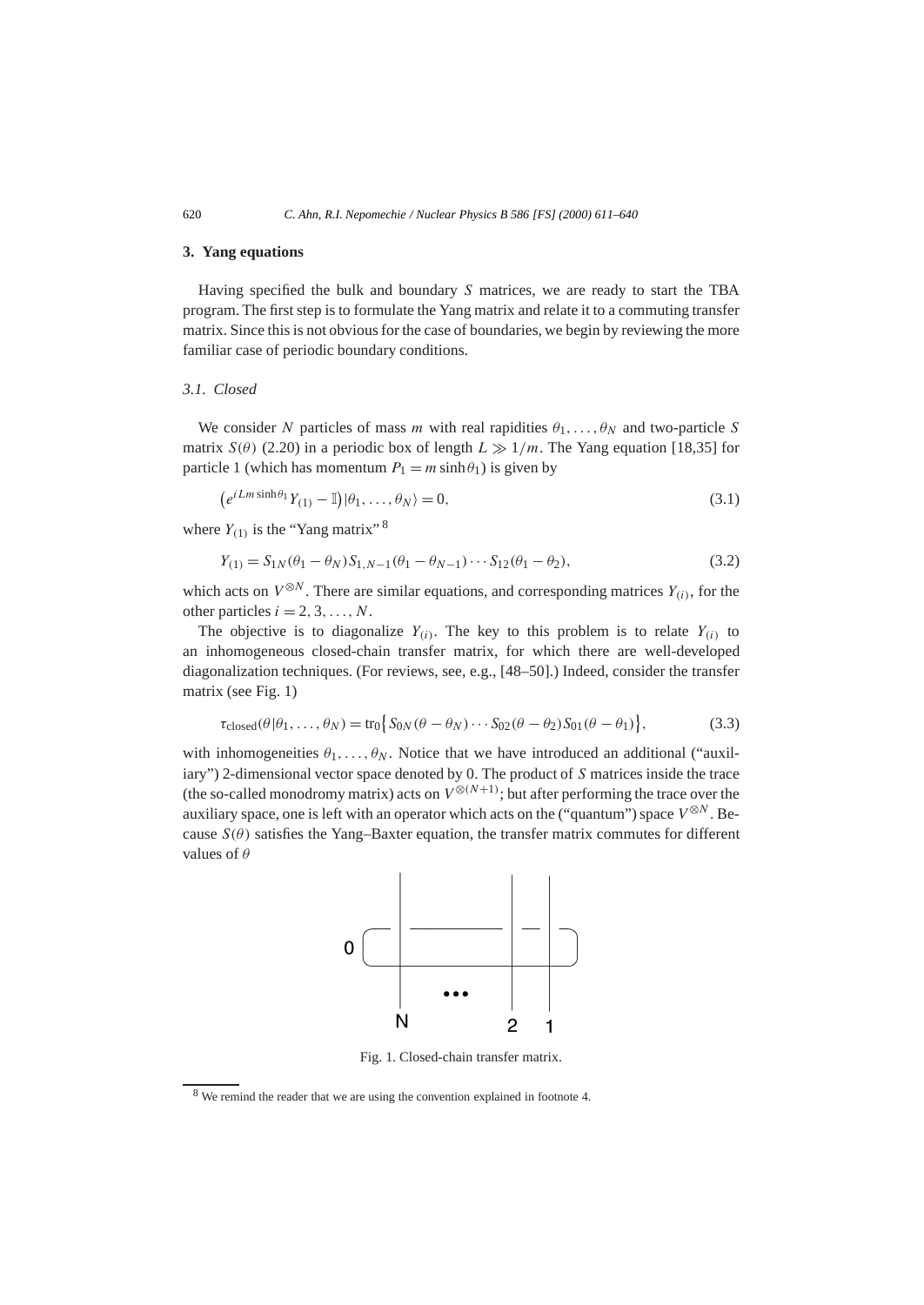$$
\left[\tau_{\text{closed}}(\theta|\theta_1,\ldots,\theta_N),\tau_{\text{closed}}(\theta'|\theta_1,\ldots,\theta_N)\right]=0.
$$
\n(3.4)

Let us now evaluate this transfer matrix at  $\theta = \theta_1$ . Using the fact that  $S(0) = \mathcal{P}$  (the permutation matrix (2.14)) and  $\mathcal{P}^2 = \mathbb{I}$ , we see that

$$
\tau_{\text{closed}}(\theta_1 | \theta_1, ..., \theta_N) \n= \text{tr}_0 \{ (\mathcal{P}_{01} \mathcal{P}_{01}) S_{0N}(\theta_1 - \theta_N) \cdots (\mathcal{P}_{01} \mathcal{P}_{01}) S_{02}(\theta_1 - \theta_2) \mathcal{P}_{01} \}.
$$
\n(3.5)

Finally, using  $\mathcal{P}_{01}S_{0i}\mathcal{P}_{01} = S_{1i}$  and tr<sub>0</sub>  $\mathcal{P}_{01} = \mathbb{I}_1$ , we conclude that  $\tau_{\text{closed}}(\theta_1|\theta_1,\ldots,\theta_N) =$ *Y(*<sup>1</sup>*)*. In general, we have

$$
Y_{(i)} = \tau_{\text{closed}}(\theta_i | \theta_1, \dots, \theta_N), \quad i = 1, \dots, N. \tag{3.6}
$$

This is the sought-after relation. In order to diagonalize the Yang matrices  $Y_{(i)}$ , it suffices to diagonalize the commuting closed-chain transfer matrix  $\tau_{\text{closed}}(\theta | \theta_1, \ldots, \theta_N)$ . That calculation, as well as the corresponding bulk TBA analysis, is described in [6].

#### *3.2. Open*

We now turn to the case with boundaries, which is our primary interest in this paper. We therefore consider *N* particles of mass *m* with real rapidities  $\theta_1, \ldots, \theta_N$  in an interval of length  $L \gg 1/m$ , with bulk *S* matrix  $S(\theta)$  (2.20) and boundary *S* matrix  $S(\theta; \xi)$  (2.46). The Yang equation for particle 1 is given by [36,37]

$$
\left(e^{2iLm\sinh\theta_1}Y_{(1)}-\mathbb{I}\right)|\theta_1,\ldots,\theta_N\rangle=0,\tag{3.7}
$$

where the Yang matrix  $Y_{(1)}$  is now given by

$$
Y_{(1)} = S_1(\theta_1; \xi_{-}) S_{21}(\theta_1 + \theta_2) \cdots S_{N1}(\theta_1 + \theta_N)
$$
  
 
$$
\times S_1(\theta_1; \xi_{+}) S_{1N}(\theta_1 - \theta_N) \cdots S_{12}(\theta_1 - \theta_2),
$$
 (3.8)

where the subscripts  $\pm$  denote the left and right boundaries. (There are similar matrices  $Y_{(i)}$ ) for the other particles.) In analogy with the case of periodic boundary conditions, the key to diagonalizing the Yang matrix is to relate it to an inhomogeneous open-chain transfer matrix [53] (see Fig. 2)

$$
\tau(\theta|\theta_1,\ldots,\theta_N) = \text{tr}_0\big\{S_0(-\theta + i\pi;\xi_+)^{t_0}S_{0N}(\theta - \theta_N)\cdots S_{01}(\theta - \theta_1) \times S_0(\theta;\xi_-)S_{01}(\theta + \theta_1)\cdots S_{0N}(\theta + \theta_N)\big\},\tag{3.9}
$$

which commutes for different values of *θ*



Fig. 2. Open-chain transfer matrix.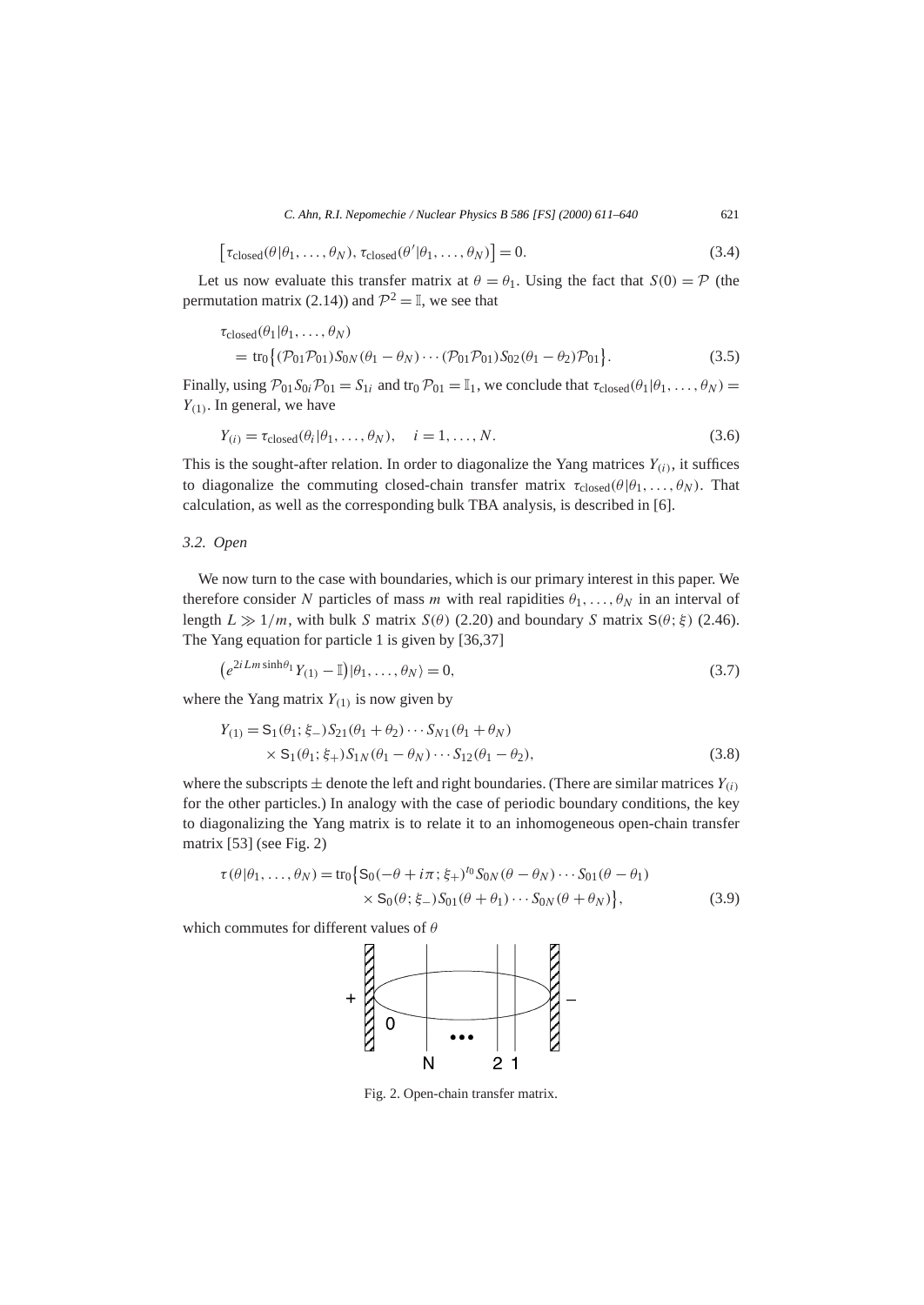$$
\left[\tau(\theta|\theta_1,\ldots,\theta_N),\tau(\theta'|\theta_1,\ldots,\theta_N)\right]=0.
$$
\n(3.10)

Using the boundary cross-unitarity relation  $(2.34)$  as well as the Yang–Baxter equation (2.12), (2.33), one can show that

$$
Y_{(i)} = \tau(\theta_i | \theta_1, \dots, \theta_N), \quad i = 1, \dots, N. \tag{3.11}
$$

A proof for the case  $N = 2$  is presented in Appendix A.<sup>9</sup> Hence, in order to diagonalize the Yang matrices  $Y_{(i)}$ , it suffices to diagonalize the commuting open-chain transfer matrix  $\tau(\theta|\theta_1,\ldots,\theta_N)$ . It is to this task that we devote the following section.

# **4. Inversion identity and transfer-matrix eigenvalues**

In this section, we consider the problem of determining the eigenvalues of the inhomogeneous open-chain transfer matrix (3.9). Our approach will be to first derive an exact so-called inversion identity. This approach has been used in the past to diagonalize simple (e.g., Ising) closed-chain transfer matrices [6,17,54].

# *4.1. Inversion identity*

Instead of working with the "dressed" transfer matrix (3.9), it is more convenient (see footnote 10) to strip away the scalar factors from the bulk and boundary *S* matrices, and to work instead with the "bare" transfer matrix

$$
\begin{aligned} \mathfrak{t}(\theta|\theta_1,\ldots,\theta_N) &= \text{tr}_0 \big\{ \mathsf{R}_0(-\theta+i\pi;\varphi_+)^{t_0} \mathsf{R}_{0N}(\theta-\theta_N) \cdots \mathsf{R}_{01}(\theta-\theta_1) \\ &\times \mathsf{R}_0(\theta;\varphi_-) \mathsf{R}_{01}(\theta+\theta_1) \cdots \mathsf{R}_{0N}(\theta+\theta_N) \big\}, \end{aligned} \tag{4.1}
$$

where  $R(\theta)$  is given by (2.9) and  $R(\theta; \varphi)$  is given by (2.30) with  $\varepsilon = +1$ .

There are two key points involved in obtaining the inversion identity. The first key point is to observe that the bulk *S* matrix degenerates into a one-dimensional projector for a certain value of  $\theta (= -i\pi)$ :

$$
S(-i\pi) \propto \frac{1}{2} \begin{pmatrix} 1 & 0 & 0 & -1 \\ 0 & 0 & 0 & 0 \\ 0 & 0 & 0 & 0 \\ -1 & 0 & 0 & 1 \end{pmatrix} . \tag{4.2}
$$

Hence, it is possible to "fuse" [48,55,56] in the auxiliary space, and thereby obtain a fusion formula of the form [38]

$$
\mathfrak{t}(\theta|\theta_1,\ldots,\theta_N)\mathfrak{t}(\theta+i\pi|\theta_1,\ldots,\theta_N)\propto \tilde{\mathfrak{t}}(\theta|\theta_1,\ldots,\theta_N)+\Delta,\tag{4.3}
$$

where  $\tilde{t}(\theta|\theta_1,\ldots,\theta_N)$  is a "fused" open-chain transfer matrix (see Fig. 3), and here  $\Delta$ represents a product of certain quantum determinants [57,58]. The fused transfer matrix is constructed from the fused bulk *S* matrix  $\widetilde{R}(\theta)$  and the fused boundary *S* matrix  $\widetilde{R}(\theta; \varphi)$ , using the "fused" 3-dimensional (instead of 2-dimensional) auxiliary space.

<sup>9</sup> We therefore fill a gap left open in [36], where it was first observed that the open-chain Yang matrix is related to the Sklyanin transfer matrix; but neither the precise form of the relation nor its proof was given.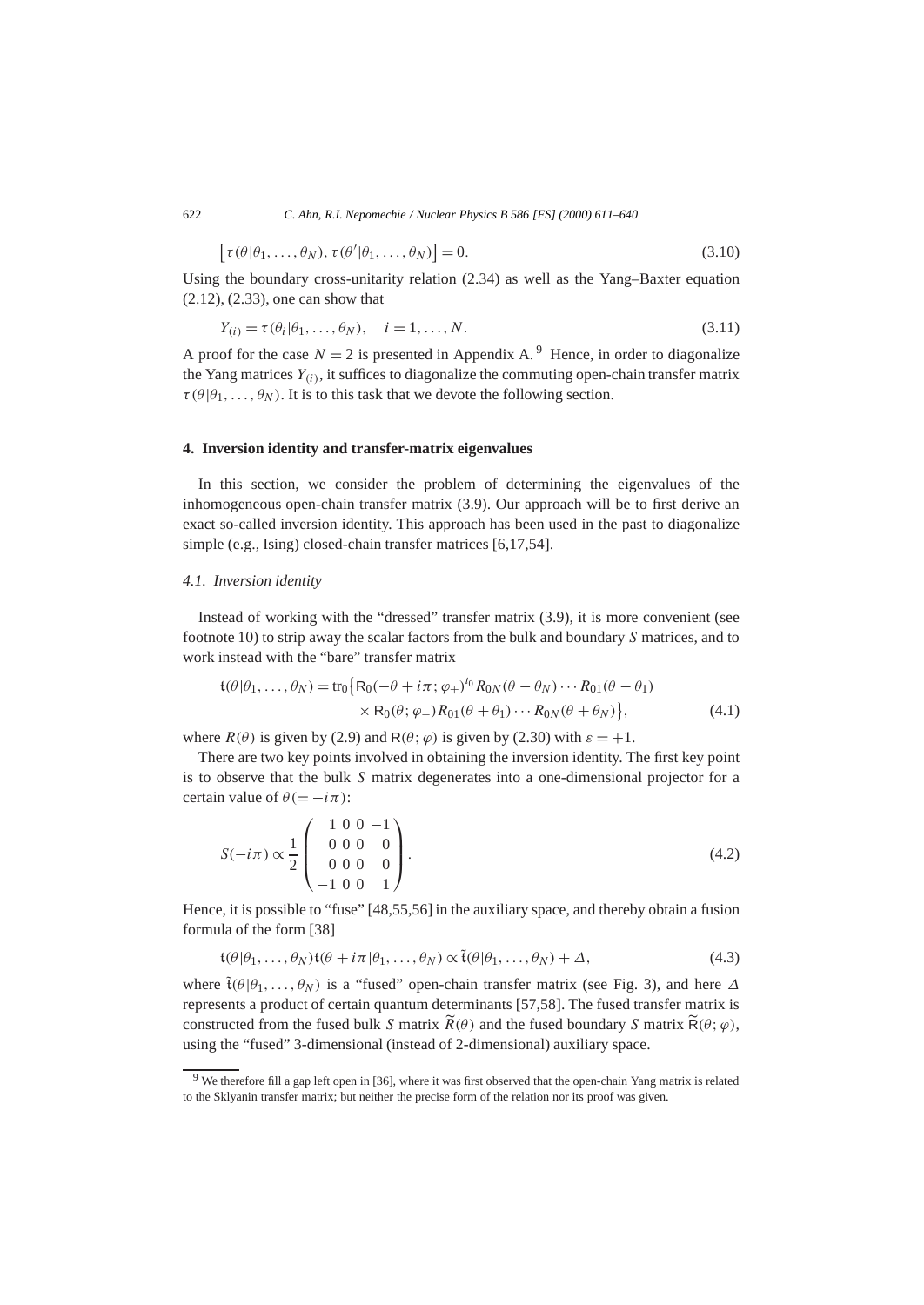

Fig. 3. Fused open-chain transfer matrix.

The second key point is that both  $\widetilde{R}(\theta)$  and  $\widetilde{R}(\theta; \varphi)$  can be brought to upper-triangular form by a *θ* -independent similarity transformation. This remarkable fact is presumably due to the fact that  $R(\theta)$  satisfies the free fermion condition (2.11) (cf., [40,41]). As a result, the fused transfer matrix is proportional to the identity matrix

$$
\tilde{\mathfrak{t}}(\theta|\theta_1,\ldots,\theta_N) \propto \mathbb{I}.\tag{4.4}
$$

It follows from the fusion formula that the transfer matrix obeys an exact inversion identity

$$
\mathfrak{t}(\theta|\theta_1,\ldots,\theta_N)\mathfrak{t}(\theta+i\pi|\theta_1,\ldots,\theta_N)=f(\theta)\mathbb{I},\tag{4.5}
$$

where  $f(\theta)$  is a calculable scalar function. We find (see Appendix B for more details)

$$
f(\theta) = \frac{16 \sinh^2 \theta}{\sinh(\theta - iB\pi) \sinh(\theta + iB\pi)(1 + \sin B\pi)^2 \sin^2 B\pi}
$$
  
\n
$$
\times \left\{ \left( \mathfrak{a} \prod_{j=1}^N \frac{\cosh(\frac{1}{2}(\theta - \theta_j) - iB\pi) \cosh(\frac{1}{2}(\theta + \theta_j) - iB\pi)}{\cosh(\frac{1}{2}(\theta - \theta_j))} \right. \frac{\cosh(\frac{1}{2}(\theta + \theta_j) - iB\pi)}{\cosh(\frac{1}{2}(\theta + \theta_j))} \right\}
$$
  
\n
$$
- \mathfrak{b} \prod_{j=1}^N \frac{\sinh(\frac{1}{2}(\theta - \theta_j) - iB\pi) \sinh(\frac{1}{2}(\theta + \theta_j) - iB\pi)}{\sinh(\frac{1}{2}(\theta - \theta_j))} \right\}
$$
  
\n
$$
\times \left( \mathfrak{c} \prod_{j=1}^N \frac{\cosh(\frac{1}{2}(\theta - \theta_j) + iB\pi) \cosh(\frac{1}{2}(\theta + \theta_j) + iB\pi)}{\cosh(\frac{1}{2}(\theta - \theta_j))} \frac{\cosh(\frac{1}{2}(\theta + \theta_j) + iB\pi)}{\cosh(\frac{1}{2}(\theta + \theta_j))} \right)
$$
  
\n
$$
- \mathfrak{d} \prod_{j=1}^N \frac{\sinh(\frac{1}{2}(\theta - \theta_j) + iB\pi) \sinh(\frac{1}{2}(\theta + \theta_j) + iB\pi)}{\sinh(\frac{1}{2}(\theta - \theta_j))} \right\}, \qquad (4.6)
$$

where

$$
\begin{aligned}\n\mathfrak{a} &= \sinh^2 \left( \frac{1}{2} \left( i \pi \, B + \frac{i \pi}{2} - \theta \right) \right) \\
&\times \left[ e^{-\varphi_{-}} \sinh^2 \left( \frac{1}{2} \left( i \pi \, B + \frac{i \pi}{2} \right) \right) + e^{\varphi_{-}} \sinh^2 \left( \frac{1}{2} \left( -i \pi \, B + \frac{i \pi}{2} + \theta \right) \right) \right] \\
&\times \left[ \varphi_{-} \to \varphi_{+} \right],\n\end{aligned}
$$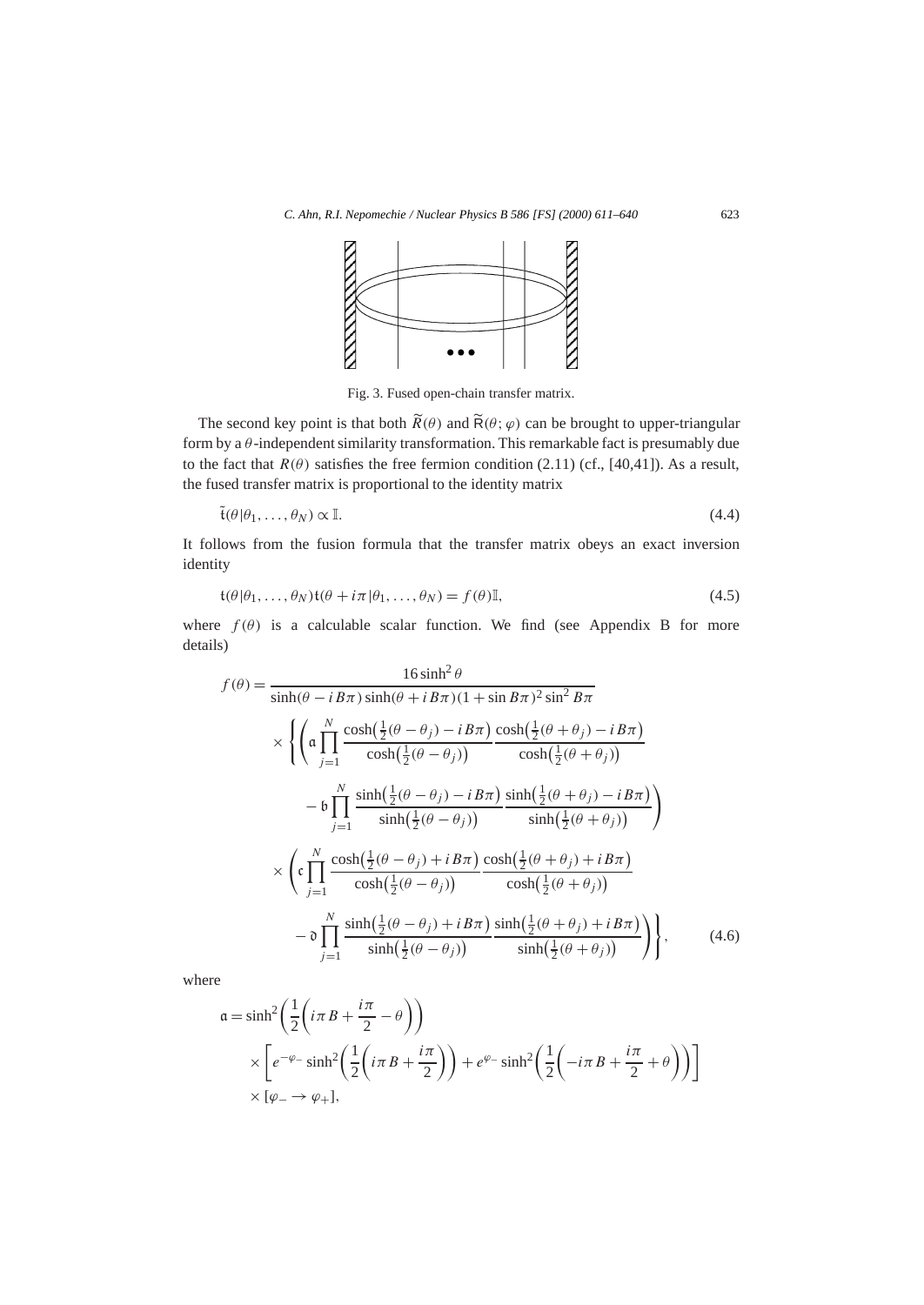$$
b = \sinh^2\left(\frac{1}{2}\left(-i\pi B + \frac{i\pi}{2} + \theta\right)\right)
$$
  
\n
$$
\times \left[e^{-\varphi_{-}}\sinh^2\left(\frac{1}{2}\left(i\pi B + \frac{i\pi}{2}\right)\right) + e^{\varphi_{-}}\sinh^2\left(\frac{1}{2}\left(i\pi B + \frac{i\pi}{2} - \theta\right)\right)\right]
$$
  
\n
$$
\times [\varphi_{-} \to \varphi_{+}],
$$
  
\n
$$
c = \sinh^2\left(\frac{1}{2}\left(i\pi B + \frac{i\pi}{2} + \theta\right)\right)
$$
  
\n
$$
\times \left[e^{-\varphi_{-}}\sinh^2\left(\frac{1}{2}\left(i\pi B + \frac{i\pi}{2}\right)\right) + e^{\varphi_{-}}\sinh^2\left(\frac{1}{2}\left(i\pi B - \frac{i\pi}{2} + \theta\right)\right)\right]
$$
  
\n
$$
\times [\varphi_{-} \to \varphi_{+}],
$$
  
\n
$$
0 = \sinh^2\left(\frac{1}{2}\left(i\pi B - \frac{i\pi}{2} + \theta\right)\right)
$$
  
\n
$$
\times \left[e^{-\varphi_{-}}\sinh^2\left(\frac{1}{2}\left(i\pi B + \frac{i\pi}{2}\right)\right) + e^{\varphi_{-}}\sinh^2\left(\frac{1}{2}\left(i\pi B + \frac{i\pi}{2} + \theta\right)\right)\right]
$$
  
\n
$$
\times [\varphi_{-} \to \varphi_{+}].
$$
  
\n(4.7)

Notice that the function  $f(\theta)$  is invariant under the duality transformation  $B \to 1 - B$ . This inversion identity is one of the main results of this paper. We have checked it numerically up to  $N = 3$ .

# *4.2. Eigenvalues*

We now proceed to determine the eigenvalues of the transfer matrix. First, observe that by virtue of the commutativity property (3.10), the bare transfer matrix  $\mathfrak{t}(\theta|\theta_1,\ldots,\theta_N)$  has eigenstates  $|\theta_1, \ldots, \theta_N\rangle$  which are independent of  $\theta$ ,

$$
\mathfrak{t}(\theta|\theta_1,\ldots,\theta_N)|\theta_1,\ldots,\theta_N\rangle = \mathfrak{L}(\theta|\theta_1,\ldots,\theta_N)|\theta_1,\ldots,\theta_N\rangle,
$$
\n(4.8)

where  $\mathcal{L}(\theta | \theta_1, \ldots, \theta_N)$  are the corresponding eigenvalues. Acting on  $|\theta_1, \ldots, \theta_N\rangle$  with the inversion identity, we obtain the corresponding identity for the eigenvalues

$$
\mathfrak{L}(\theta|\theta_1,\ldots,\theta_N)\mathfrak{L}(\theta+i\pi|\theta_1,\ldots,\theta_N)=f(\theta). \tag{4.9}
$$

Moreover, one can show that the bare transfer matrix  $\mathfrak{t}(\theta|\theta_1,\ldots,\theta_N)$  is a periodic function of *θ* with period  $2\pi i$ <sup>10</sup>

$$
\mathfrak{t}(\theta + 2\pi i | \theta_1, \dots, \theta_N) = \mathfrak{t}(\theta | \theta_1, \dots, \theta_N),\tag{4.10}
$$

whose asymptotic behavior for large *θ* is given by

$$
\mathfrak{t}(\theta|\theta_1,\ldots,\theta_N) \sim \frac{c}{32}e^{3\theta}\mathbb{I}, \quad \text{for } \theta \to \infty,
$$
\n(4.11)

where

$$
c = \frac{4ie^{\varphi_- + \varphi_+}}{(1 + \sin B\pi)\sin B\pi}.
$$
\n
$$
(4.12)
$$

Correspondingly, the eigenvalues obey

<sup>&</sup>lt;sup>10</sup> This is not the case for the dressed transfer matrix  $\tau(\theta|\theta_1,\ldots,\theta_N)$ , due to the presence of the scalar factors.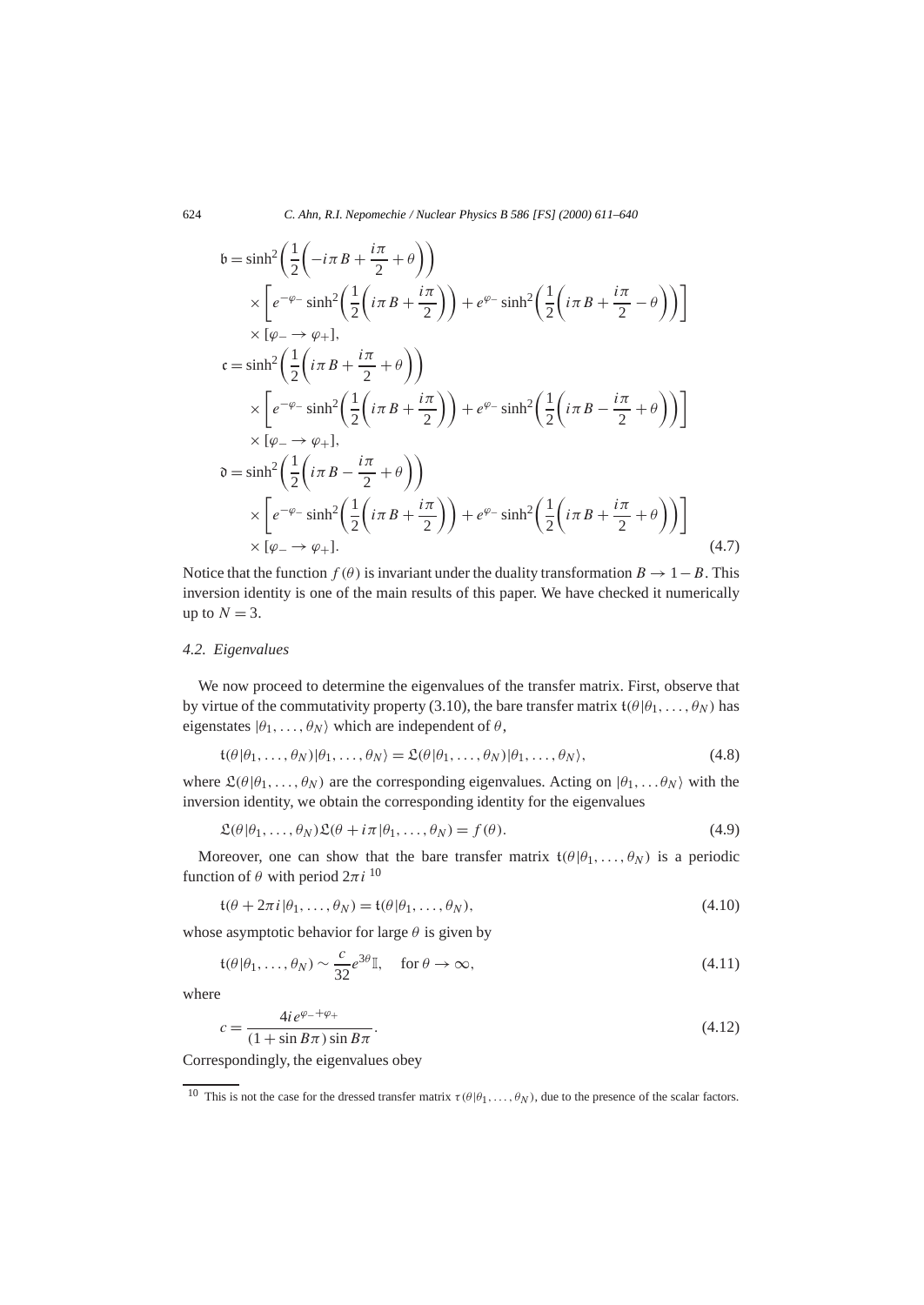$$
\mathfrak{L}(\theta + 2\pi i | \theta_1, \dots, \theta_N) = \mathfrak{L}(\theta | \theta_1, \dots, \theta_N),
$$
  

$$
\mathfrak{L}(\theta | \theta_1, \dots, \theta_N) \sim \frac{c}{32} e^{3\theta}, \quad \text{for } \theta \to \infty.
$$
 (4.13)

The eigenvalues  $\mathfrak{L}(\theta|\theta_1,\ldots,\theta_N)$  are uniquely determined by the zeros and poles of  $f(\theta)$ , together with periodicity and asymptotic behavior. Indeed, observe that  $f(\theta)$  is a product of two factors. Let  $\theta = z_k^+, z_k^-$  be zeros of the first, second factors, respectively. Then  $z_k^+$  obeys

$$
\begin{split}\n&\prod_{j=1}^{N} \frac{\tanh(\frac{1}{2}(z_{k}^{+}-\theta_{j})-i B\pi)}{\tanh(\frac{1}{2}(z_{k}^{+}-\theta_{j}))} \frac{\tanh(\frac{1}{2}(z_{k}^{+}+\theta_{j})-i B\pi)}{\tanh(\frac{1}{2}(z_{k}^{+}+\theta_{j}))} \\
&= \frac{\sinh^{2}(\frac{1}{2}(i\pi B + \frac{i\pi}{2} - z_{k}^{+}))}{\sinh^{2}(\frac{1}{2}(-i\pi B + \frac{i\pi}{2} + z_{k}^{+}))} \\
&\times \left[\frac{e^{-\varphi_{-}}\sinh^{2}(\frac{1}{2}(i\pi B + \frac{i\pi}{2})) + e^{\varphi_{-}}\sinh^{2}(\frac{1}{2}(-i\pi B + \frac{i\pi}{2} + z_{k}^{+}))}{e^{-\varphi_{-}}\sinh^{2}(\frac{1}{2}(i\pi B + \frac{i\pi}{2} - z_{k}^{+}))}\right] \\
&\times [\varphi_{-} \rightarrow \varphi_{+}], \qquad (4.14)\n\end{split}
$$

and  $z_k^-$  obeys

$$
\begin{split}\n&\prod_{j=1}^{N} \frac{\tanh(\frac{1}{2}(z_{k}^{-}-\theta_{j})+i B\pi)}{\tanh(\frac{1}{2}(z_{k}^{-}-\theta_{j}))} \frac{\tanh(\frac{1}{2}(z_{k}^{-}+\theta_{j})+i B\pi)}{\tanh(\frac{1}{2}(z_{k}^{-}+\theta_{j}))} \\
&= \frac{\sinh^{2}(\frac{1}{2}(i\pi B+\frac{i\pi}{2}+z_{k}^{-}))}{\sinh^{2}(\frac{1}{2}(i\pi B-\frac{i\pi}{2}+z_{k}^{-}))} \\
&\times \left[\frac{e^{-\varphi_{-}}\sinh^{2}(\frac{1}{2}(i\pi B+\frac{i\pi}{2}))+e^{\varphi_{-}}\sinh^{2}(\frac{1}{2}(i\pi B-\frac{i\pi}{2}+z_{k}^{-}))}{e^{-\varphi_{-}}\sinh^{2}(\frac{1}{2}(i\pi B+\frac{i\pi}{2}+z_{k}^{-}))}\right] \\
&\times [\varphi_{-} \rightarrow \varphi_{+}].\n\end{split} \tag{4.15}
$$

These are our "magnonic" Bethe ansatz equations.

It follows <sup>11</sup> that  $f(\theta)$  can be represented as

$$
f(\theta) = -\frac{c^2}{16}\sinh^2\theta \left(\prod_{k=0}^N \sinh(\theta - z_k^+) \sinh(\theta + z_k^+) \sinh(\theta - z_k^-) \sinh(\theta + z_k^-)\right)
$$
  
 
$$
\times \left(\prod_{k=1}^N \sinh^2(\theta - \theta_k) \sinh^2(\theta + \theta_k)\right)^{-1}.
$$
 (4.16)

It now follows by similar arguments that

<sup>&</sup>lt;sup>11</sup> Indeed, let us denote the right-hand side of Eq. (4.16) by  $F(\theta)$ . We observe that both  $f(\theta)$  and  $F(\theta)$  have the same periodicity (namely,  $i\pi$ , which is half the period of  $\mathfrak{L}(\theta|\theta_1,\ldots,\theta_N)$ ), the same zeros and poles in the strip  $-i\pi/2 < \theta < i\pi/2$ , and the same asymptotic behavior. (The apparent poles of  $f(\theta)$  at  $\theta = \pm i B \pi$  are canceled by corresponding zeros.) Hence, the function  $g(\theta) = F(\theta)/f(\theta)$  is regular everywhere in the complex  $\theta$  plane, and thus must be constant by Liouville's theorem. By considering the limit  $\theta \to \infty$ , we see that this constant must be 1.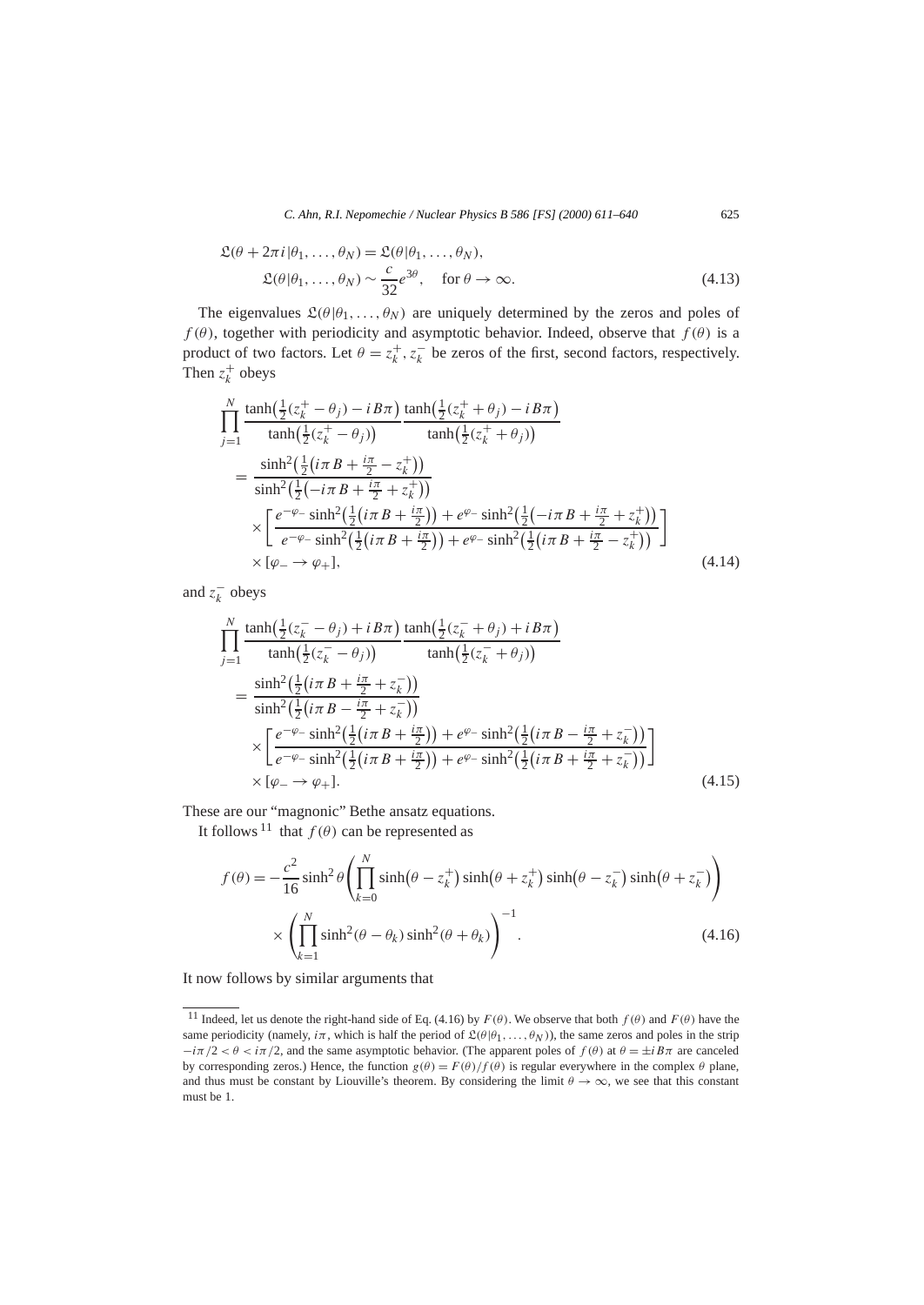$$
\mathcal{L}(\theta|\theta_1, ..., \theta_N)
$$
\n
$$
= c \sinh \theta \left( \prod_{k=0}^N \sinh \left( \frac{1}{2} (\theta - z_k^+) \right) \sinh \left( \frac{1}{2} (\theta + z_k^+) \right) \right)
$$
\n
$$
\times \sinh \left( \frac{1}{2} (\theta - z_k^-) \right) \sinh \left( \frac{1}{2} (\theta + z_k^-) \right) \right)
$$
\n
$$
\times \left( \prod_{k=1}^N \sinh \left( \frac{1}{2} (\theta - \theta_k) \right) \sinh \left( \frac{1}{2} (\theta + \theta_k) \right) \right)
$$
\n
$$
\times \cosh \left( \frac{1}{2} (\theta - \theta_k) \right) \cosh \left( \frac{1}{2} (\theta + \theta_k) \right) \right)^{-1} \tag{4.17}
$$

is the unique solution to the inversion identity  $(4.9)$  with the properties  $(4.13)$ . Note that there are  $N + 1$  pairs of roots  $z_k^{\pm}$ , whereas in the case of periodic boundary conditions [6] there are only *N*. The appearance of the additional pair of roots  $z_0^{\pm}$  is due to the fact that the boundary *S* matrix  $R(\theta; \varphi)$  is not diagonal. The existence of these roots is essential for obtaining the correct asymptotic behavior; and it can be easily checked for the case  $N = 0$ .

In summary, the eigenvalues of the bare transfer matrix  $(4.1)$  are given by  $(4.17)$ , where  $z_k^{\pm}$  satisfy Eqs. (4.14), (4.15).

#### *4.3. Structure of Bethe ansatz roots*

Before performing the thermodynamic ( $N \to \infty$ ) limit (which is the subject of the next section), it is necessary to first understand the structure of the Bethe ansatz roots. Following [6], we observe that the Bethe ansatz Eqs. (4.14), (4.15) have roots of the form

$$
z_k^+ = \begin{cases} x_k + iB\pi, & z_k^- = \begin{cases} x_k - iB\pi, \\ x_k + iB\pi + i\pi, \end{cases} \qquad z_k^- = \begin{cases} x_k - iB\pi, \\ x_k - iB\pi - i\pi, \end{cases} \tag{4.18}
$$

where  $x_k$  are real and satisfy

$$
\prod_{j=1}^{N} \left[ \frac{\tanh(\frac{1}{2}(x_k - \theta_j - i B\pi)) \tanh(\frac{1}{2}(x_k + \theta_j - i B\pi))}{\tanh(\frac{1}{2}(x_k - \theta_j + i B\pi))} \right] \frac{\sinh^2(\frac{1}{2}(\frac{i\pi}{2} + x_k))}{\sinh^2(\frac{1}{2}(\frac{i\pi}{2} - x_k))} \times \left[ \frac{e^{-\varphi_{-}} \sinh^2(\frac{1}{2}(i\pi B + \frac{i\pi}{2})) + e^{\varphi_{-}} \sinh^2(\frac{1}{2}(\frac{i\pi}{2} - x_k))}{e^{-\varphi_{-}} \sinh^2(\frac{1}{2}(i\pi B + \frac{i\pi}{2})) + e^{\varphi_{-}} \sinh^2(\frac{1}{2}(\frac{i\pi}{2} + x_k))} \right] [\varphi_{-} \to \varphi_{+}] = 1, k = 0, 1, ..., N.
$$
\n(4.19)

Evidently, for each  $x_k$ , there are 4 possible combinations of roots  $(z_k^+, z_k^-)$ . However, by considering the limit  $B \to 0$ , one can argue that only 2 of these combinations are allowed, which we denote by  $\epsilon_k = +1$  and  $\epsilon_k = -1$ , respectively:

$$
\epsilon_k = +1; \qquad (z_k^+ = x_k + i B \pi, z_k^- = x_k - i B \pi - i \pi), \n\epsilon_k = -1; \qquad (z_k^+ = x_k + i B \pi + i \pi, z_k^- = x_k - i B \pi).
$$
\n(4.20)

Hence, the eigenvalues are specified by  $\{x_k, \epsilon_k\}, k = 0, \ldots, N$ :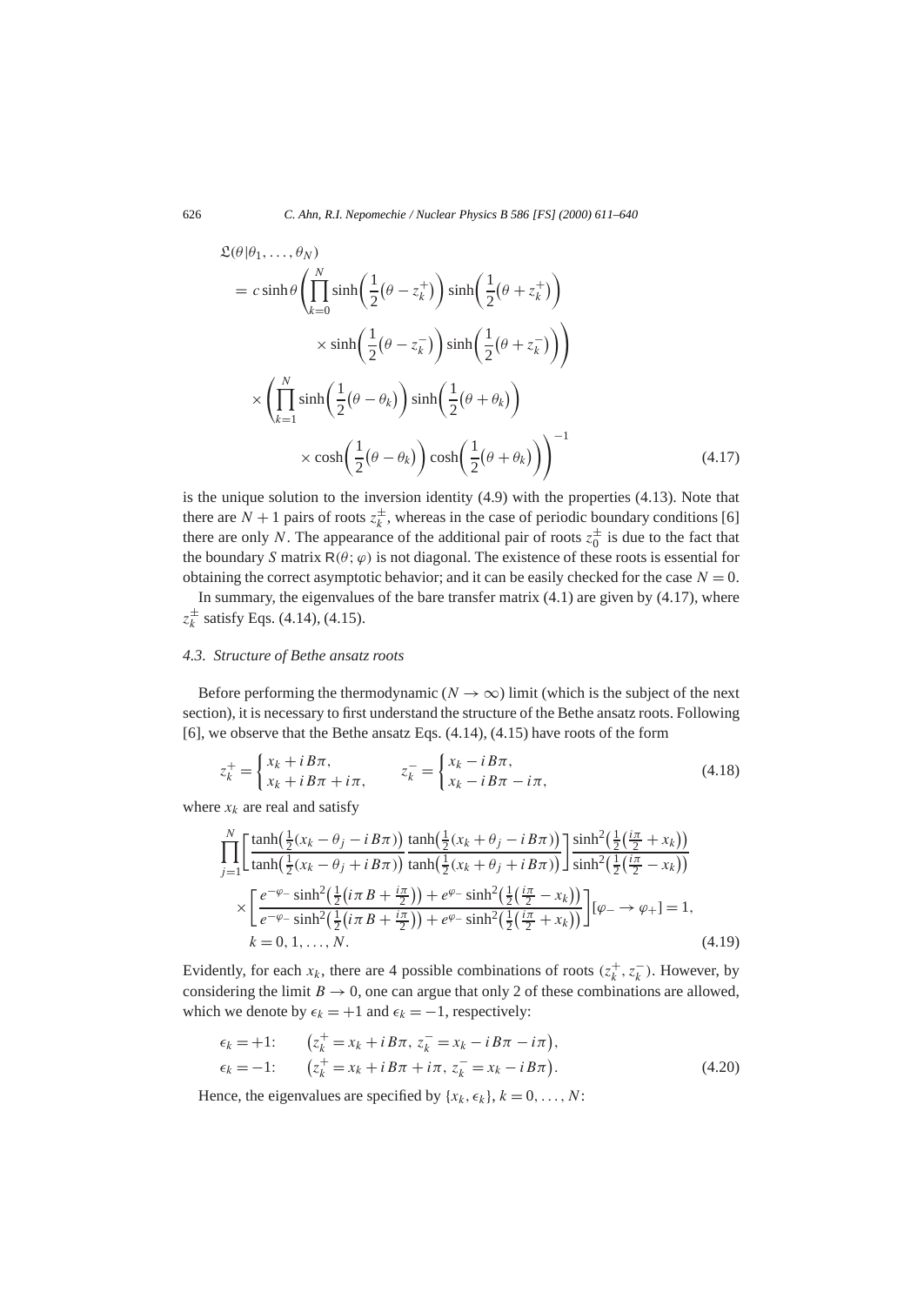$$
\mathfrak{L}(\theta|\theta_1,\ldots,\theta_N)_{\epsilon_0\cdots\epsilon_N} = c \sinh\theta \frac{\prod_{k=0}^N \lambda_{\epsilon_k}(\theta - x_k) \lambda_{-\epsilon_k}(\theta + x_k)}{\prod_{k=1}^N \frac{1}{4} \sinh(\theta - \theta_k) \sinh(\theta + \theta_k)},\tag{4.21}
$$

where

$$
\lambda_{\epsilon}(\theta) = \sinh\left(\frac{1}{2}(\theta - \epsilon i B \pi)\right) \cosh\left(\frac{1}{2}(\theta + \epsilon i B \pi)\right),\tag{4.22}
$$

 $\epsilon_k = \pm 1$ , and  $x_k$  satisfy (4.19).

To close this section, we observe that the "dressed" transfer matrix (3.9) is simply related to the "bare" transfer matrix (4.1) by

$$
\tau(\theta|\theta_1,\ldots,\theta_N) = Z(-\theta + i\pi;\xi_+)Z(\theta;\xi_-)\prod_{k=1}^N [Z(\theta - \theta_k)Z(\theta + \theta_k)]\mathfrak{t}(\theta|\theta_1,\ldots,\theta_N), \qquad (4.23)
$$

where the scalar factors  $Z(\theta)$  and  $Z(\theta; \xi)$  are introduced in Eqs. (2.17), (2.45). Hence, the eigenvalues  $\Lambda(\theta|\theta_1,\ldots,\theta_N)$  of  $\tau(\theta|\theta_1,\ldots,\theta_N)$  are given by

$$
\Lambda(\theta|\theta_1,\ldots,\theta_N)_{\epsilon_0\cdots\epsilon_N} = \frac{Z(\theta;\xi_+)Z(\theta;\xi_-)Z(-2\theta)}{g(\frac{i\pi}{2}-\theta)}
$$

$$
\times \prod_{k=1}^N Z(\theta-\theta_k)Z(\theta+\theta_k)\mathfrak{L}(\theta|\theta_1,\ldots,\theta_N)_{\epsilon_0\cdots\epsilon_N},\qquad(4.24)
$$

where  $\mathfrak{L}(\theta|\theta_1,\ldots,\theta_N)_{\epsilon_0\cdots\epsilon_N}$  is given by (4.21). Here we have used the fact

$$
Z(-\theta + i\pi; \xi) = \frac{Z(\theta; \xi)Z(-2\theta)}{g(\frac{i\pi}{2} - \theta)},
$$
\n(4.25)

which follows from the bulk unitarity (2.7), (2.16) and boundary cross-unitarity (2.28), (2.41), (2.42) relations.

# **5. Thermodynamic Bethe ansatz analysis**

Having obtained the eigenvalues of the transfer matrix and the Bethe ansatz equations, we can proceed to the derivation of the TBA equations and boundary entropy. We begin by briefly reviewing the general framework. Following [9,19] we consider the partition function *Z*+− of the system on a cylinder of length *L* and circumference *R* with left/right boundary conditions denoted by  $\pm$  (see Fig. 4)

$$
Z_{+-} = \text{tr } e^{-RH_{+-}} = e^{-RF}
$$
  
=  $\langle B_+|e^{-LH_P}|B_-\rangle$   
 $\approx \langle B_+|0\rangle\langle 0|B_-\rangle e^{-LE_0}, \quad \text{for } L \to \infty.$  (5.1)

In the first line, Euclidean time evolves along the circumference of the cylinder, and *H*+− is the Hamiltonian for the system with spatial boundary conditions  $\pm$ . In passing to the second line, we rotate the picture, so that time evolves parallel to the axis of the cylinder;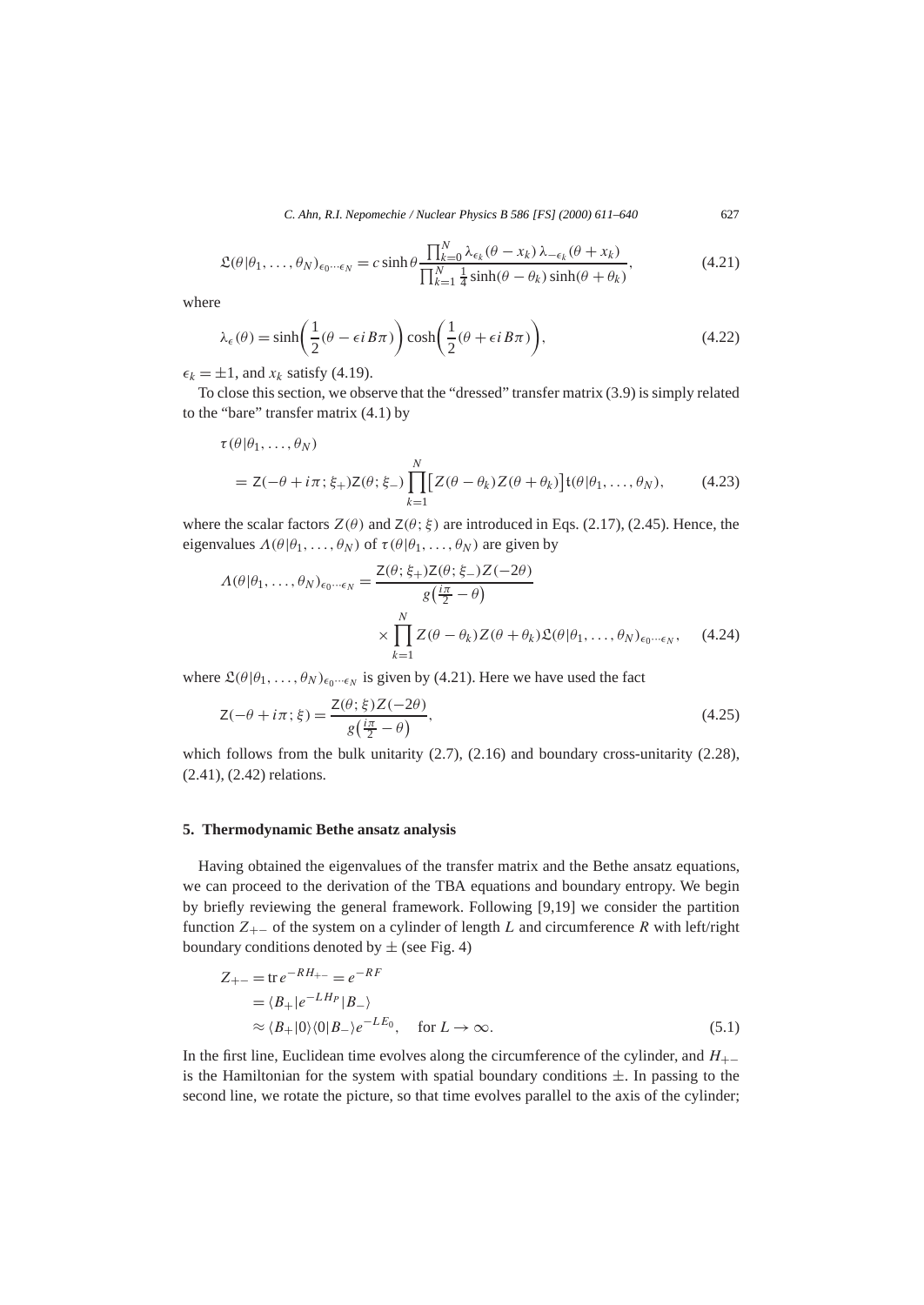

Fig. 4. Cylinder on which the partition function  $Z_{+−}$  is defined.

*H<sub>P</sub>* is the Hamiltonian for the system with periodic boundary conditions, and  $|B_{\pm}\rangle$  are boundary states which encode initial/final (temporal) conditions. In the third line, we consider the limit  $L \to \infty$ ; the state  $|0\rangle$  is the ground state of  $H_P$ , and  $E_0$  is the corresponding eigenvalue. The quantity  $\ln\langle B_+|0\rangle\langle 0|B_-\rangle$  is the sought-after boundary entropy [19,26]. <sup>12</sup> Taking the logarithm of the above expressions for the partition function, one obtains

$$
-RF \approx -LE_0 + \ln \langle B_+|0\rangle\langle 0|B_-\rangle. \tag{5.2}
$$

Whereas the free energy *F* has a leading contribution which is of order *L*, here we seek the subleading correction which is of order 1.

#### *5.1. Thermodynamic limit*

We proceed to compute  $F$  using the TBA approach  $[6,15–19]$ . To this end, we introduce the densities  $P_+(\theta)$  of "magnons", i.e., of real Bethe ansatz roots  $\{x_k\}$  with  $\epsilon_k = \pm 1$ , respectively; and also the densities  $\rho_1(\theta)$  and  $\tilde{\rho}(\theta)$  of particles  $\{\theta_k\}$  and holes, respectively. Computing the logarithmic derivative of the "magnonic" Bethe ansatz equations (4.19), we obtain <sup>13</sup>

$$
P_{+}(\theta) + P_{-}(\theta) = \frac{1}{2\pi} \int_{0}^{\infty} d\theta' \rho_{1}(\theta') [\Phi(\theta - \theta') + \Phi(\theta + \theta')]
$$

$$
+ \frac{1}{2\pi L} [-\Phi(\theta) + 2\Psi(\theta) + \Psi_{\varphi_{+}}(\theta) + \Psi_{\varphi_{-}}(\theta)], \qquad (5.3)
$$

where

$$
\Phi(\theta) = \frac{1}{i} \frac{\partial}{\partial \theta} \ln \left( \frac{\tanh(\frac{1}{2}(\theta - i \sin \theta))}{\tanh(\frac{1}{2}(\theta + i \sin \theta))} \right) = \frac{4 \cosh \theta \sin B\pi}{\cosh 2\theta - \cos 2B\pi},
$$

$$
\Psi(\theta) = \frac{1}{i} \frac{\partial}{\partial \theta} \ln \left( \frac{\sinh(\frac{1}{2}(\frac{i\pi}{2} + \theta))}{\sinh(\frac{1}{2}(\frac{i\pi}{2} - \theta))} \right) = -\frac{1}{\cosh \theta},
$$

<sup>&</sup>lt;sup>12</sup> More precisely, we shall compute the dependence of the boundary entropy on the boundary parameters. The term in the boundary entropy which is "constant" (independent of boundary parameters) seems to be difficult to compute even for simpler models [19,59].

<sup>&</sup>lt;sup>13</sup> The term  $-\frac{1}{2\pi L}\Phi(\theta)$  originates from the exclusion [36,37] of the Bethe ansatz root  $x_k = 0$ .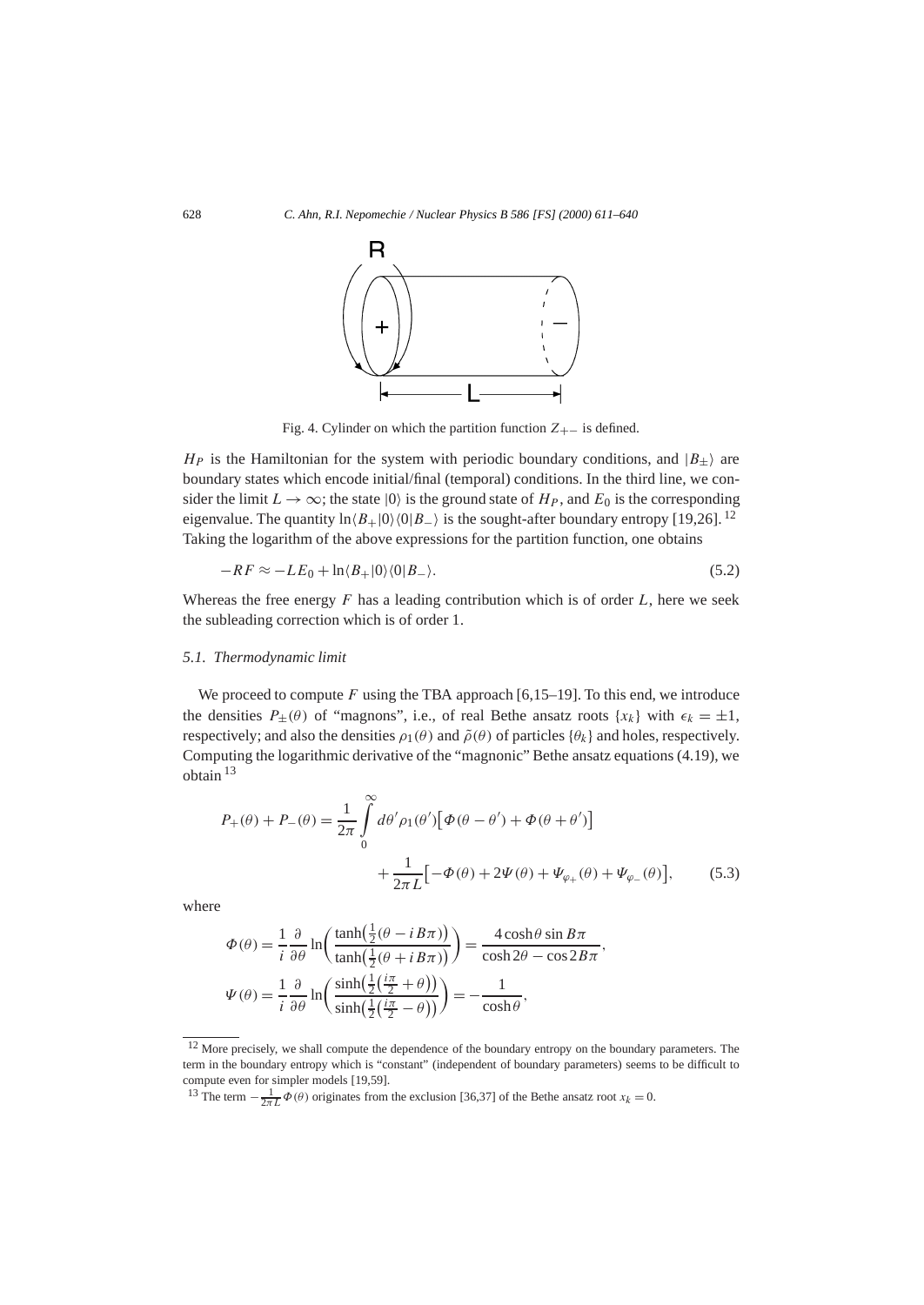$$
\Psi_{\varphi}(\theta) = \frac{1}{i} \frac{\partial}{\partial \theta} \ln \left( \frac{e^{-\varphi} \sinh^2(\frac{1}{2}(i\pi B + \frac{i\pi}{2})) + e^{\varphi} \sinh^2(\frac{1}{2}(\frac{i\pi}{2} - \theta))}{e^{-\varphi} \sinh^2(\frac{1}{2}(i\pi B + \frac{i\pi}{2})) + e^{\varphi} \sinh^2(\frac{1}{2}(\frac{i\pi}{2} + \theta))} \right)
$$
\n
$$
= \frac{4 \cosh \theta \cos \zeta}{\cosh 2\theta + \cos 2\zeta},
$$
\n(5.4)

where  $\zeta$  is defined in (2.44). Defining  $\rho_1(\theta)$  for negative values of  $\theta$  to be equal to  $\rho_1(|\theta|)$ , we obtain the final form

$$
P_{+}(\theta) + P_{-}(\theta) = \frac{1}{2\pi} (\rho_{1} * \Phi)(\theta) + \frac{1}{2\pi L} \times \left[ -\Phi(\theta) + 2\Psi(\theta) + \Psi_{\varphi_{+}}(\theta) + \Psi_{\varphi_{-}}(\theta) \right],
$$
\n(5.5)

where ∗ denotes convolution

$$
(f * g)(\theta) = \int_{-\infty}^{\infty} d\theta' f(\theta - \theta') g(\theta').
$$
\n(5.6)

We next consider the Yang equations, which imply (see Eqs.  $(3.7)$ ,  $(3.11)$ )

$$
e^{2iLm\sinh\theta_k} \Lambda(\theta_k|\theta_1,\ldots,\theta_N) = 1, \quad k = 1,\ldots,N,
$$
\n(5.7)

where  $\Lambda(\theta|\theta_1,\ldots,\theta_N)$  is the eigenvalue of the dressed transfer matrix  $\tau(\theta|\theta_1,\ldots,\theta_N)$ , which is given by (4.24). Computing the logarithmic derivative, we obtain

$$
\rho_1(\theta) + \tilde{\rho}(\theta)
$$
\n
$$
= \frac{1}{2\pi} \left\{ 2m \cosh \theta + \int_0^\infty d\theta' \rho_1(\theta') \left[ \Phi_Z(\theta - \theta') + \Phi_Z(\theta + \theta') \right] \right.
$$
\n
$$
+ \int_0^\infty d\theta' \left[ P_+(\theta') \Phi_+(\theta - \theta') + P_-(\theta') \Phi_-(\theta - \theta') \right.
$$
\n
$$
+ P_-(\theta') \Phi_+(\theta + \theta') + P_+(\theta') \Phi_-(\theta + \theta')
$$
\n
$$
+ \frac{1}{L} \left[ -\Phi_Z(\theta) - 2\Phi_Z(2\theta) + \frac{\partial}{\partial \theta} \operatorname{Im} \ln Z(\theta; \xi_+) + \frac{\partial}{\partial \theta} \operatorname{Im} \ln Z(\theta; \xi_-) \right] \right\}, \quad (5.8)
$$

where

$$
\Phi_Z(\theta) = \frac{\partial}{\partial \theta} \operatorname{Im} \ln Z(\theta), \quad \Phi_{\pm}(\theta) = \frac{\partial}{\partial \theta} \operatorname{Im} \ln \lambda_{\pm}(\theta). \tag{5.9}
$$

Using the fact  $\Phi_{\pm}(\theta) = \pm \frac{1}{2}\Phi(\theta)$ , and defining  $P_{\pm}(\theta)$  for negative values of  $\theta$  to be equal to  $P$ <sub>∓</sub>(| $\theta$ |), we obtain

$$
\rho_1(\theta) + \tilde{\rho}(\theta)
$$
  
=  $\frac{m}{\pi} \cosh \theta + \frac{1}{2\pi} (\rho_1 * \Phi_Z)(\theta) + \frac{1}{4\pi} ((P_+ - P_-) * \Phi)(\theta)$   
+  $\frac{1}{2\pi L} \left[ -\Phi_Z(\theta) - 2\Phi_Z(2\theta) + \frac{\partial}{\partial \theta} \text{Im} \ln Z(\theta; \xi_+) + \frac{\partial}{\partial \theta} \text{Im} \ln Z(\theta; \xi_-) \right].$  (5.10)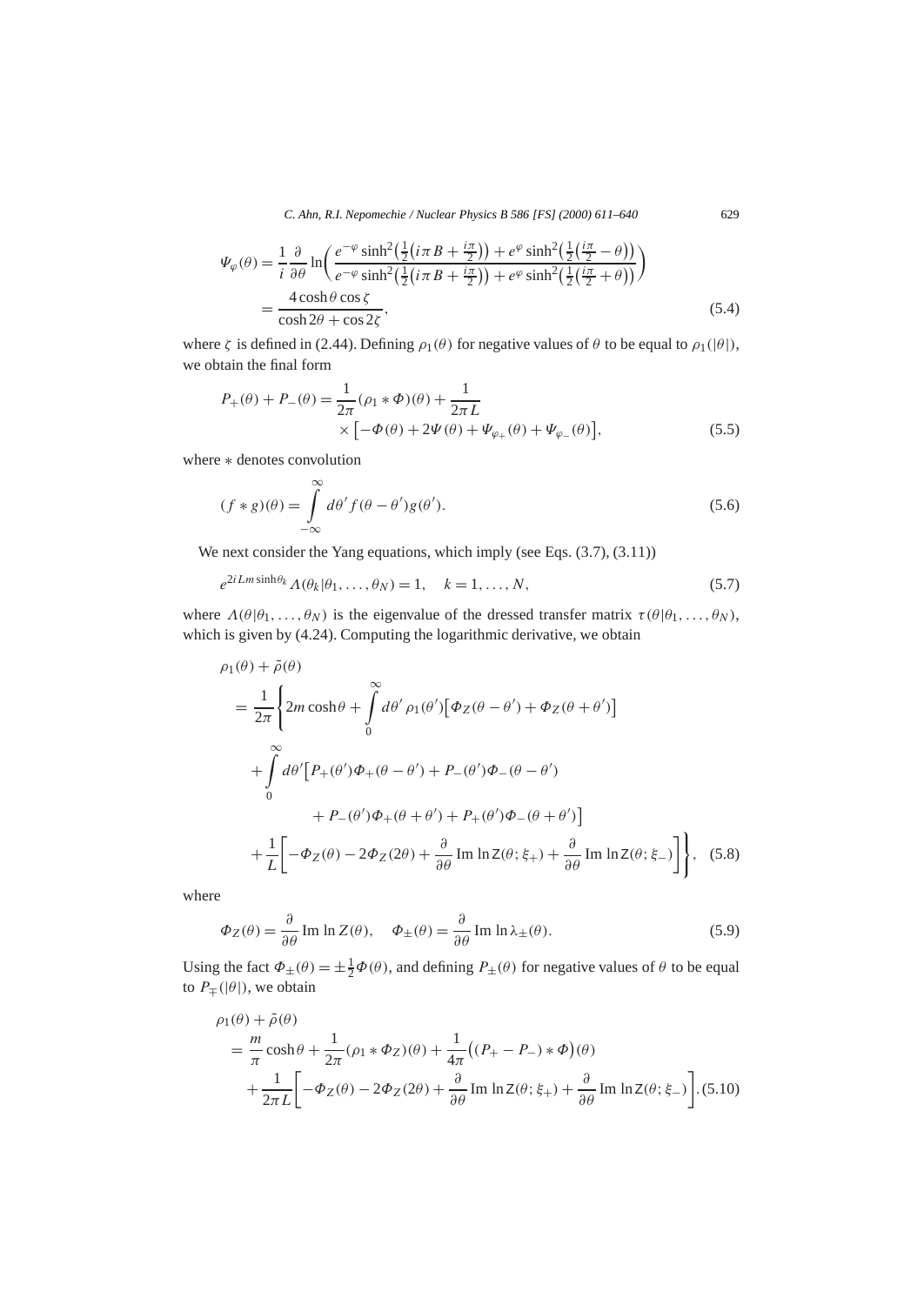We now use (5.5) to eliminate *P*−, and use the expressions (2.45), (2.49) to separate the various factors in  $Z(\theta; \xi)$  to obtain

$$
\rho_1(\theta) + \tilde{\rho}(\theta)
$$
\n
$$
= \frac{m}{\pi} \cosh \theta + \frac{1}{2\pi} P_+ * \Phi + \frac{1}{2\pi} \rho_1 * (\Phi_Z - \frac{1}{4\pi} \Phi * \Phi)
$$
\n
$$
+ \frac{1}{2\pi L} \Bigg[ -(\Phi_Z - \frac{1}{4\pi} \Phi * \Phi) + 2(\frac{\partial}{\partial \theta} \operatorname{Im} \ln Z_0(\theta) - \Phi_Z(2\theta) - \frac{1}{4\pi} \Psi * \Phi)
$$
\n
$$
+ (\frac{\partial}{\partial \theta} \operatorname{Im} \ln Y_1(\theta; \varphi_+) - \frac{1}{4\pi} \Psi_{\varphi_+} * \Phi)
$$
\n
$$
+ (\frac{\partial}{\partial \theta} \operatorname{Im} \ln Y_1(\theta; \varphi_-) - \frac{1}{4\pi} \Psi_{\varphi_-} * \Phi)
$$
\n
$$
+ \frac{1}{i} \frac{\partial}{\partial \theta} \ln X_1(\theta; \frac{4\eta_+ B}{\pi}) X_1(\theta; \frac{4i\vartheta_+ B}{\pi})
$$
\n
$$
+ \frac{1}{i} \frac{\partial}{\partial \theta} \ln X_1(\theta; \frac{4\eta_- B}{\pi}) X_1(\theta; \frac{4i\vartheta_- B}{\pi}) \Bigg]. \tag{5.11}
$$

Noting the "bulk" identity [33]

$$
\Phi_Z(\theta) - \frac{1}{4\pi} (\Phi * \Phi)(\theta) = 0,
$$
\n(5.12)

and its boundary counterparts

$$
\frac{\partial}{\partial \theta} \operatorname{Im} \ln Y_1(\theta; \varphi) - \frac{1}{4\pi} (\Psi_{\varphi} * \Phi)(\theta) = 0,
$$
  

$$
\frac{\partial}{\partial \theta} \operatorname{Im} \ln Z_0(\theta) - \Phi_Z(2\theta) - \frac{1}{4\pi} (\Psi * \Phi)(\theta) = -\frac{1}{4} \Phi(\theta) + \Psi(\theta),
$$
(5.13)

we remain with the rather simple result

$$
\rho_1(\theta) + \tilde{\rho}(\theta) = \frac{m}{\pi} \cosh \theta + \frac{1}{2\pi} (P_+ * \Phi)(\theta)
$$
  
+ 
$$
\frac{1}{2\pi L} \left[ -\frac{1}{2} \Phi(\theta) + 2\Psi(\theta) + \kappa \left( \theta; \frac{4\eta + B}{\pi} \right) + \kappa \left( \theta; \frac{4i\vartheta + B}{\pi} \right) + \kappa \left( \theta; \frac{4i\vartheta - B}{\pi} \right) + \kappa \left( \theta; \frac{4i\vartheta - B}{\pi} \right) \right],
$$
(5.14)

where

$$
\kappa(\theta; F) = \frac{1}{i} \frac{\partial}{\partial \theta} \ln X_1(\theta; F) = \frac{4 \cosh \theta \cos(\pi F/2)}{\cosh 2\theta + \cos \pi F}.
$$
\n(5.15)

The thermodynamic limit of the magnonic Bethe ansatz equations and the Yang equations, given by (5.5) and (5.14), respectively, are the main results of this subsection. Notice that the former depends on the boundary parameters  $\varphi_{\pm}$ , while the latter depends on the (boundary sinh-Gordon) boundary parameters  $\eta_{\pm}$ ,  $\vartheta_{\pm}$ .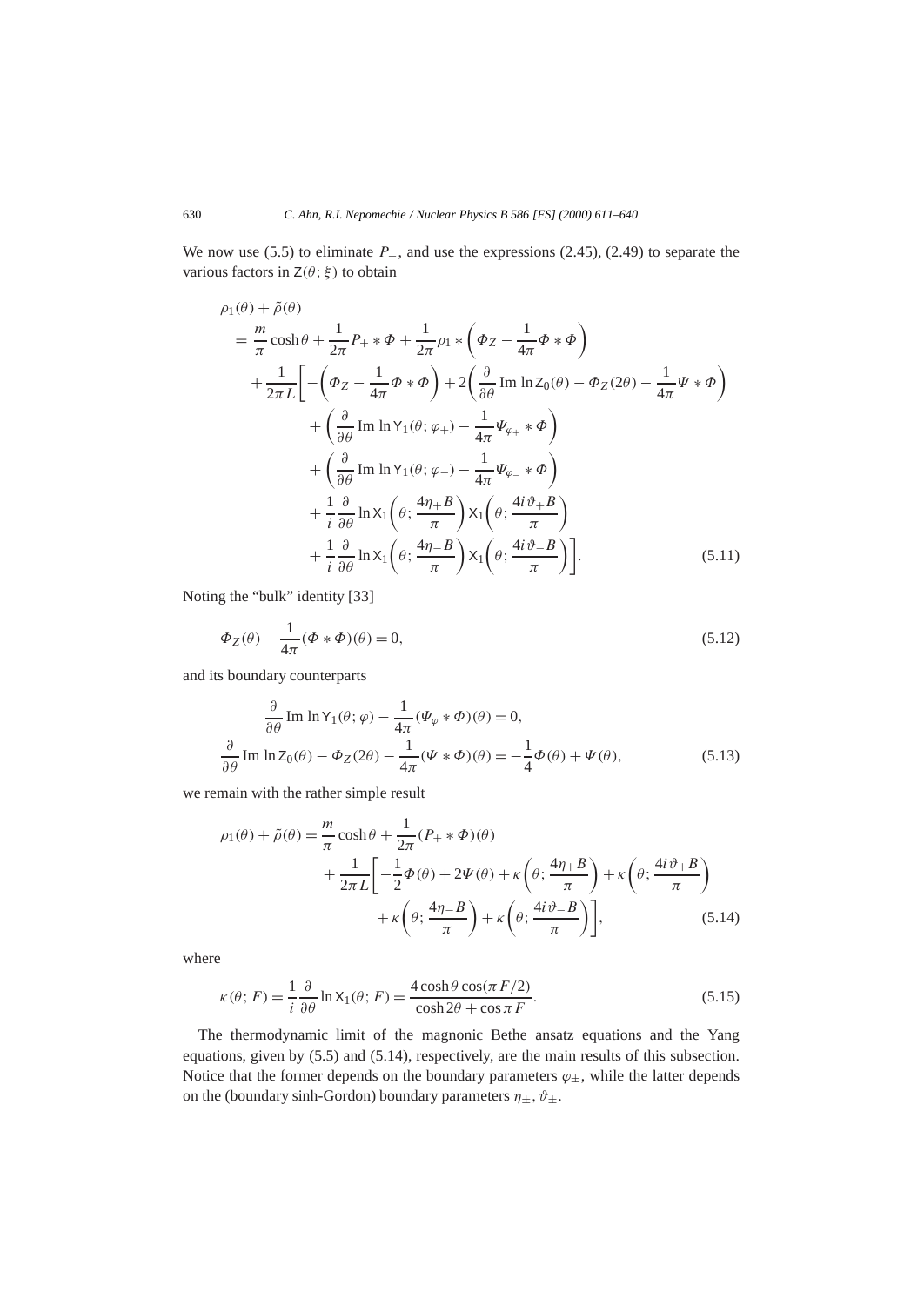#### *5.2. TBA equations and boundary entropy*

The free energy *F* is given by

$$
F = E - TS,\tag{5.16}
$$

where the temperature is  $T = 1/R$ , the energy *E* is

$$
E = \sum_{k=1}^{N} m \cosh \theta_k = \frac{L}{2} \int_{-\infty}^{\infty} d\theta \, \rho_1(\theta) m \cosh \theta,\tag{5.17}
$$

and the entropy *S* is [15,17]

$$
S = \frac{L}{2} \int_{-\infty}^{\infty} d\theta \{ (\rho_1 + \tilde{\rho}) \ln(\rho_1 + \tilde{\rho}) - \rho_1 \ln \rho_1 - \tilde{\rho} \ln \tilde{\rho} + (P_+ + P_-) \ln(P_+ + P_-) - P_+ \ln P_+ - P_- \ln P_- \}.
$$
 (5.18)

Extremizing the free energy  $(\delta F = 0)$  subject to the constraints

$$
\delta P_{-} = -\delta P_{+} + \frac{1}{2\pi} \delta \rho_{1} * \Phi,
$$
  
\n
$$
\delta \tilde{\rho} = -\delta \rho_{1} + \frac{1}{2\pi} \delta P_{+} * \Phi,
$$
\n(5.19)

(which follow from Eqs. (5.5), (5.14), respectively) we obtain a set of TBA equations which is the same as for the case of periodic boundary conditions [6,33]

$$
r \cosh \theta = \epsilon_1(\theta) + \frac{1}{2\pi} (\Phi * L_2)(\theta),
$$
  

$$
0 = \epsilon_2(\theta) + \frac{1}{2\pi} (\Phi * L_1)(\theta),
$$
 (5.20)

where

$$
L_i(\theta) = \ln\left(1 + e^{-\epsilon_i(\theta)}\right), \qquad r = mR,
$$
  

$$
\epsilon_1 = \ln\left(\frac{\tilde{\rho}}{\rho_1}\right), \qquad \epsilon_2 = \ln\left(\frac{P_-}{P_+}\right).
$$
 (5.21)

We next evaluate *F* using also the constraints (5.5), (5.14) and the TBA equations. From the boundary (order 1) contribution, we obtain (see Eq. (5.2)) the boundary entropy

$$
\ln \langle B_{+}|0\rangle\langle 0|B_{-}\rangle
$$
\n
$$
= \frac{1}{4\pi} \int_{-\infty}^{\infty} d\theta \left\{ \left[ -\frac{1}{2} \Phi(\theta) + 2\Psi(\theta) + \kappa \left( \theta; \frac{4\eta + B}{\pi} \right) + \kappa \left( \theta; \frac{4i\vartheta + B}{\pi} \right) \right. \right.
$$
\n
$$
+ \kappa \left( \theta; \frac{4\eta - B}{\pi} \right) + \kappa \left( \theta; \frac{4i\vartheta - B}{\pi} \right) \left[ L_{1}(\theta) \right.
$$
\n
$$
+ \left[ -\Phi(\theta) + 2\Psi(\theta) + \Psi_{\varphi_{+}}(\theta) + \Psi_{\varphi_{-}}(\theta) \right] L_{2}(\theta) \right\}.
$$
\n(5.22)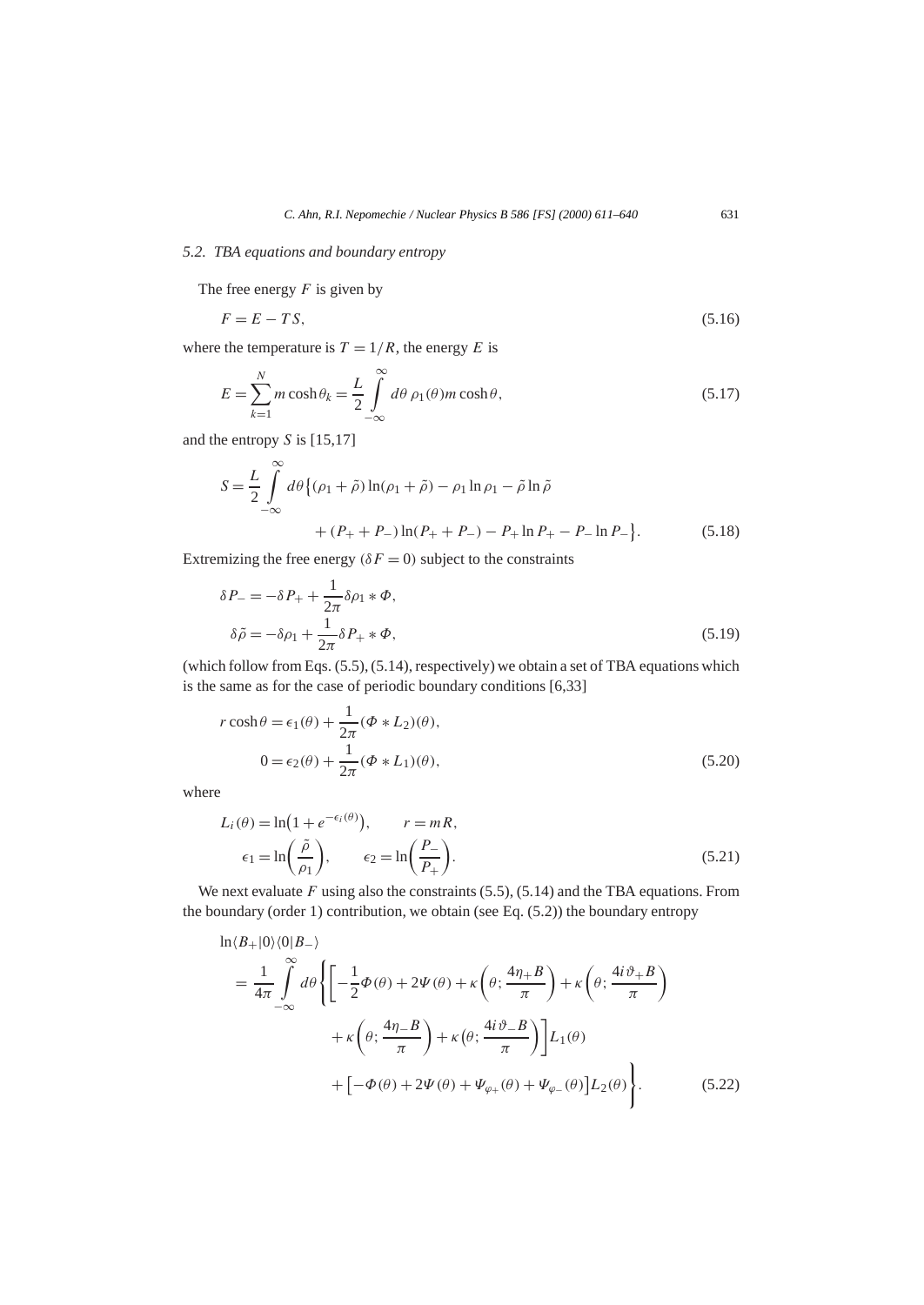In particular, the dependence of the boundary entropy of a single boundary on the boundary parameters is given by <sup>14</sup>

$$
s_B(\eta, \vartheta, \varphi)
$$
  
=  $\frac{1}{4\pi} \int_{-\infty}^{\infty} d\theta \left\{ \left[ \kappa \left( \theta; \frac{4\eta B}{\pi} \right) + \kappa \left( \theta; \frac{4i \vartheta B}{\pi} \right) \right] L_1(\theta) + \Psi_{\varphi}(\theta) L_2(\theta) \right\},$  (5.23)

where the kernels  $\kappa(\theta; F)$  and  $\Psi_{\varphi}(\theta)$  are defined in Eqs. (5.15) and (5.4), respectively. The term involving *L*1, which had previously been conjectured [33], depends on the boundary sinh-Gordon parameters  $\eta$ ,  $\vartheta$ . The term involving  $L_2$ , which had not been anticipated, depends on the boundary parameter  $\varphi$  (which appears in  $R(\theta; \varphi)$ , i.e., the non-diagonal part of the boundary *S* matrix). This expression for the boundary entropy is another of the main results of this paper.

## **6. Boundary roaming trajectories**

One application of our result (5.23) for the boundary entropy is to obtain boundary roaming trajectories corresponding to  $c < 3/2$  superconformal models. In order to best explain this result, it is helpful to first recall earlier work on bulk and boundary roaming.

Zamolodchikov [29] first considered the TBA equations for the bulk ShG (nonsupersymmetric) model with the coupling constant  $\gamma$  analytically continued to complex values,

$$
\gamma = \frac{\pi}{2} \pm i\theta_0, \quad \theta_0 \gg 1. \tag{6.1}
$$

The corresponding effective central charge  $c_{\text{eff}}(r)$  interpolates ("roams") between the values

$$
c_p = 1 - \frac{6}{p(p+1)}, \quad p = 3, 4, 5, \dots
$$
\n(6.2)

corresponding to the unitary  $c < 1$  minimal models [20]. Indeed, a plot of  $c_{\text{eff}}(r)$  vs. log( $r/2$ ) reveals a "staircase" with plateaus at values of  $c_{\text{eff}}(r)$  equal to  $c_p$ .

This result was later generalized [32] to the boundary ShG model: choosing the value of *r* so that  $c_{\text{eff}}(r)$  lies on some plateau, the boundary entropy  $s_B(F)$  (where *F* is a boundary parameter) interpolates between values corresponding to various conformal boundary conditions [21].

The original work [29] was also generalized [33] to the bulk SShG (supersymmetric) model. The TBA equations with a similar analytic continuation of the coupling constant

$$
\pi B = \frac{\pi}{2} \pm i\theta_0, \quad \theta_0 \gg 1 \tag{6.3}
$$

cause the effective central charge  $c_{\text{eff}}(r)$  to interpolate between the values

<sup>&</sup>lt;sup>14</sup> For the case  $\varepsilon = -1$ , we obtain a similar result, except the parameter  $\zeta$  appearing in the kernel  $\Psi_{\varphi}(\theta)$  is now given by  $\zeta = \cos^{-1}(-1 + e^{2\varphi}(1 - \sin B\pi))$  instead of by Eq. (2.44).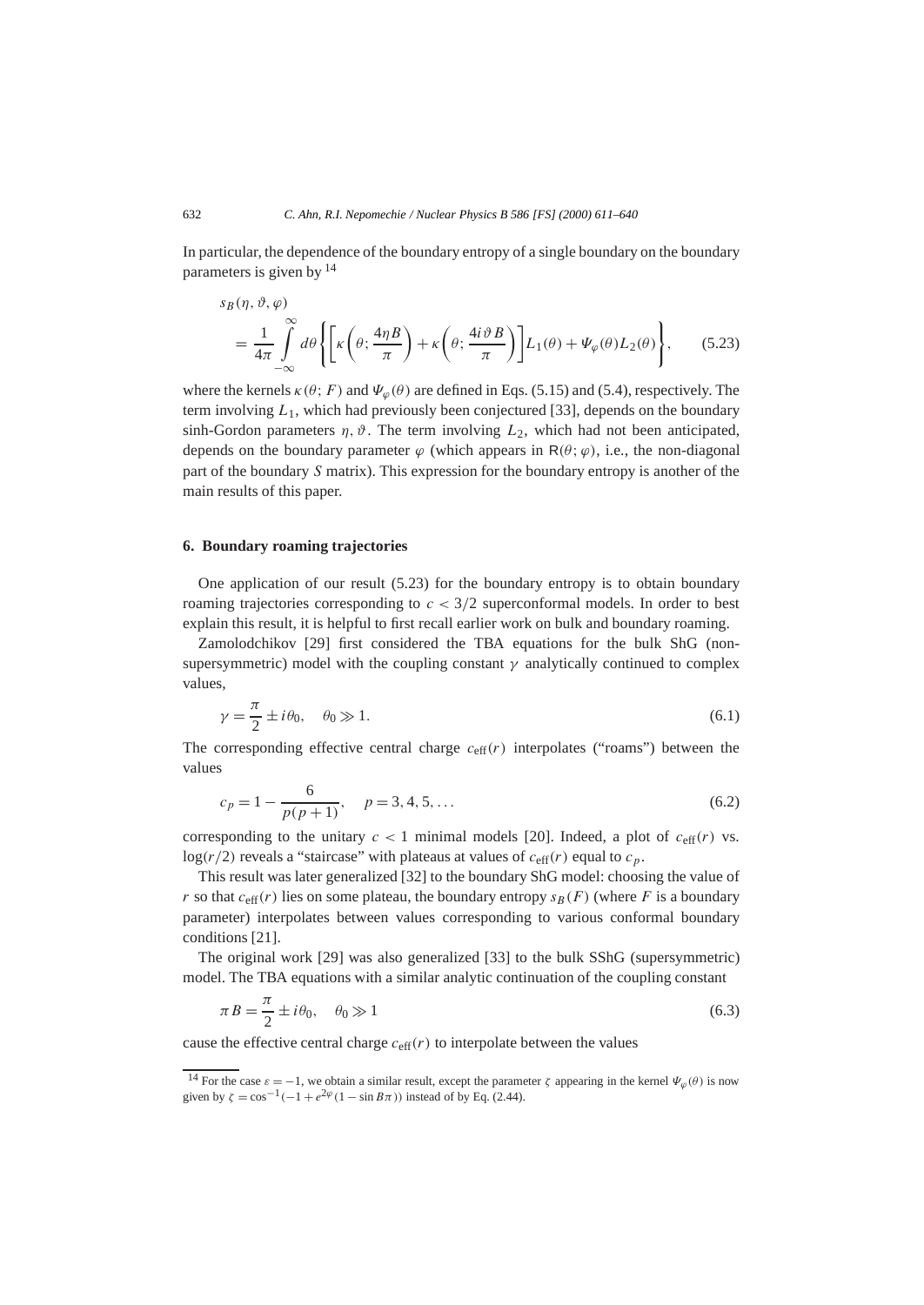$$
c_p = \frac{3}{2} \left( 1 - \frac{8}{p(p+2)} \right), \quad p = 4, 6, 8, \dots
$$
\n(6.4)

corresponding to the even unitary  $c < 3/2$  minimal models [27,28]. Precisely this set of TBA equations had been conjectured earlier in [30], and then further generalized in [31].

Finally, let us consider the model of primary interest here, namely, boundary SShG. For simplicity, we fix  $\phi_0 = 0$  in the boundary Lagrangian (2.22), which corresponds to  $\vartheta = 0$ .<sup>15</sup> Due to the roaming limit (6.3), we should rescale the remaining two parameters  $\eta$ ,  $\varphi$  so that the boundary entropy can be a function of well-defined (finite) boundary parameters. For this purpose we set  $\eta \to 0$  and  $\varphi \to \infty$  while keeping  $\theta_0 \eta$  and  $\theta_0 - 2\varphi$ finite. Let us introduce new boundary parameters  $f_1$  and  $f_2$  defined by (see Eq. (2.44))

$$
\frac{2\theta_0 \eta}{\pi} \equiv f_1, \qquad 1 + \frac{1}{2} e^{\theta_0 - 2\varphi} \equiv \cosh f_2. \tag{6.5}
$$

We can reexpress the boundary entropy (5.23) in terms of these parameters as

$$
s_B = s_B^{(1)} + s_B^{(2)}, \text{ where}
$$
  
\n
$$
s_B^{(i)} = \frac{1}{4\pi} \int_{-\infty}^{\infty} d\theta \, \Psi(\theta; f_i) L_i(\theta), \quad i = 1, 2,
$$
\n(6.6)

with

$$
\Psi(\theta; f) = \frac{4\cosh\theta\cosh f}{\cosh 2\theta + \cosh 2f}.\tag{6.7}
$$

To compute the roaming boundary entropy, we fix a value of  $r$  where  $c_{\text{eff}}(r)$  lies on a plateau (6.4). Then, as we change the boundary roaming parameters  $f_1$  and  $f_2$ , we check if the boundary entropy interpolates between the values [33]  $16$ 

$$
s_B(r,s) = \ln\left[\left(\frac{\sin\left(\frac{\pi r}{p}\right)}{\sin\left(\frac{\pi}{p}\right)}\right)\left(\frac{\sin\left(\frac{\pi s}{p+2}\right)}{\sin\left(\frac{\pi}{p+2}\right)}\right)\right]
$$
  
=  $s_B(r, 1) + s_B(1, s)$  (6.8)

corresponding to conformal boundary states  $(r, s)$  (which, in turn, correspond <sup>17</sup> to primary fields  $\Phi_{(r,s)}$ ).

<sup>&</sup>lt;sup>15</sup> Consider the boundary SSG model first. When  $\phi_0 = 0$  the total Lagrangian respects C symmetry due to the *Z*<sub>2</sub> symmetry  $\phi \rightarrow -\phi$ . Therefore, the boundary *S* matrix should respect C symmetry, namely the soliton and antisoliton should scatter equally on the boundary. Since the topological sector of the SSG *S* matrix is encoded in the SG part, the boundary parameter  $\vartheta$  should vanish as it does in the SG model [9]. This holds also for the boundary SShG *S* matrix because the two models are related by the fusion procedure.

<sup>&</sup>lt;sup>16</sup> Note that this expression satisfies  $s_B(1, 1) = 0$ . The correct expression for the conformal boundary entropies has an additional "constant" term (i.e., independent of both *r* and *s*); we neglect this term here, since we are mostly interested in differences  $s_B(r, s) - s_B(r', s')$ , for which the constant term cancels.

<sup>&</sup>lt;sup>17</sup> We recall [21] that for each bulk primary field  $\Phi_{(r,s)}$ , there corresponds a conformal boundary state  $|\tilde{h}_{(r,s)}\rangle$ (which, for brevity, we denote here by  $(r, s)$ ) such that the partition function  $Z_{(1,1)(r,s)}$  for the CFT on a cylinder with conformal boundary states (1, 1) and  $(r, s)$  is given by  $Z_{(1,1)(r,s)} = \chi_{(r,s)}(q)$ , i.e., the character of  $\Phi_{(r,s)}$ . In particular,  $Z_{(1,1)(1,1)} = \chi_{(1,1)}(q)$  is the character of the unit operator.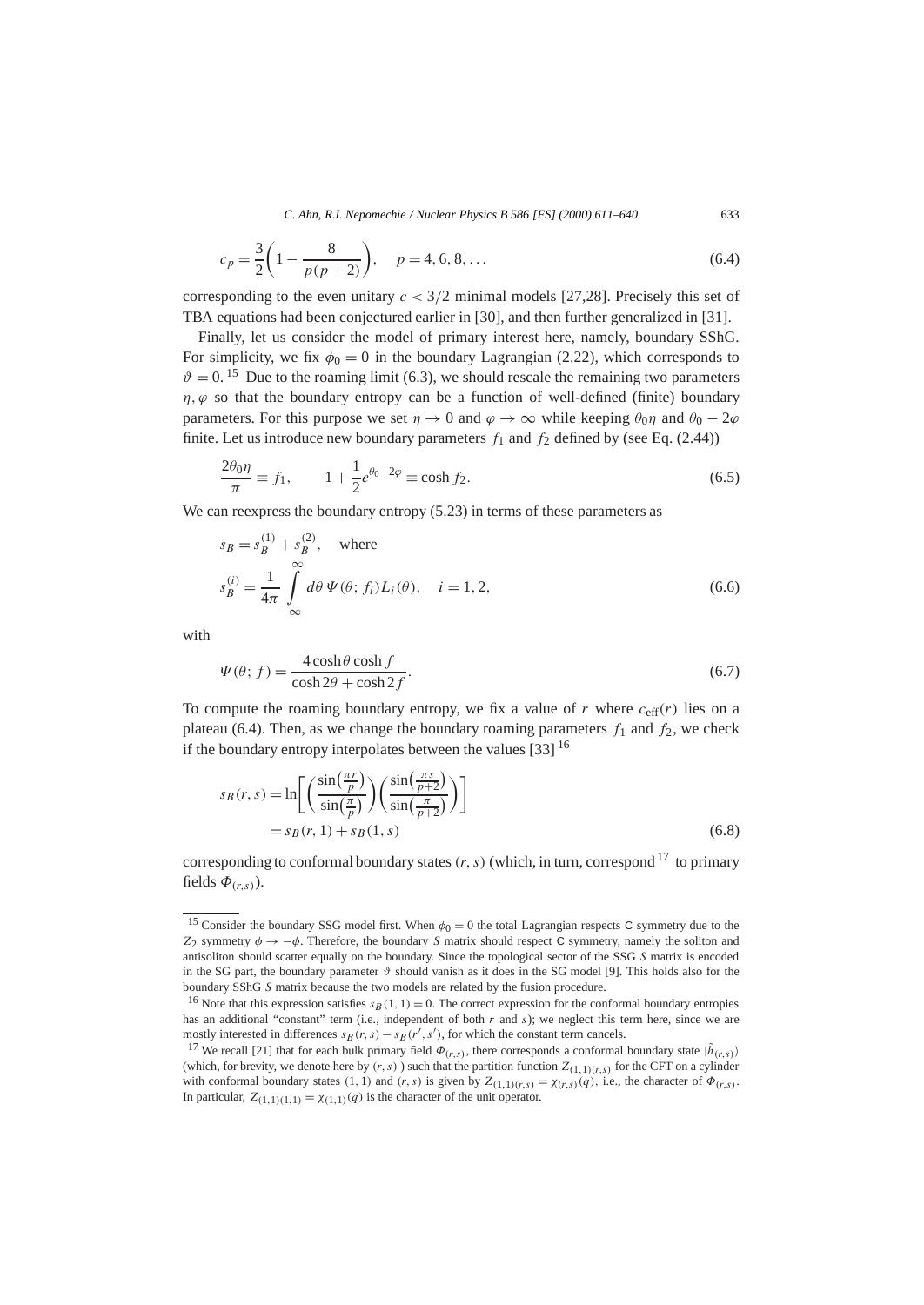

Fig. 5. Boundary roaming trajectories:  $s_B^{(1)}$  vs.  $f_1$ .

Indeed, we can see clearly from Fig. 5 [33] that  $s_B^{(1)}$  interpolates between boundary entropies of the conformal boundary states

$$
(1, a) \leftrightarrow \begin{cases} (a-2, 1), \\ (a, 1), \end{cases} \qquad a \text{ odd.}
$$
 (6.9)

Similarly  $s_B^{(2)}$  generates the new flow (see Fig. 6)<sup>18</sup>

$$
(1, a) \leftrightarrow \begin{cases} (a - 2, 1), \\ (a, 1), \end{cases} \quad a \text{ even.}
$$
 (6.10)

While these flows are generated by changing one parameter while fixing the other, we can generate more general flows by changing  $f_1$  and  $f_2$  simultaneously. In view of the additivity property (6.8), these two sets of flows can be combined to generate additional flows for the total boundary entropy  $s_B$ 

$$
(r,s) \leftrightarrow \begin{cases} (s,r), \\ (s-2,r), \\ (s,r+2), \\ (s-2,r+2), & r-s = \text{odd.} \end{cases}
$$
 (6.11)

Note that  $r - s =$  even/odd corresponds to the Neveu–Schwarz/Ramond sectors, respectively.

<sup>&</sup>lt;sup>18</sup> For  $p > 4$ , we cannot associate any conformal boundary state to the final plateau (i.e., for asymptotically large values of the boundary parameter  $f_2$ ), since there is no state  $(0, 1)$ .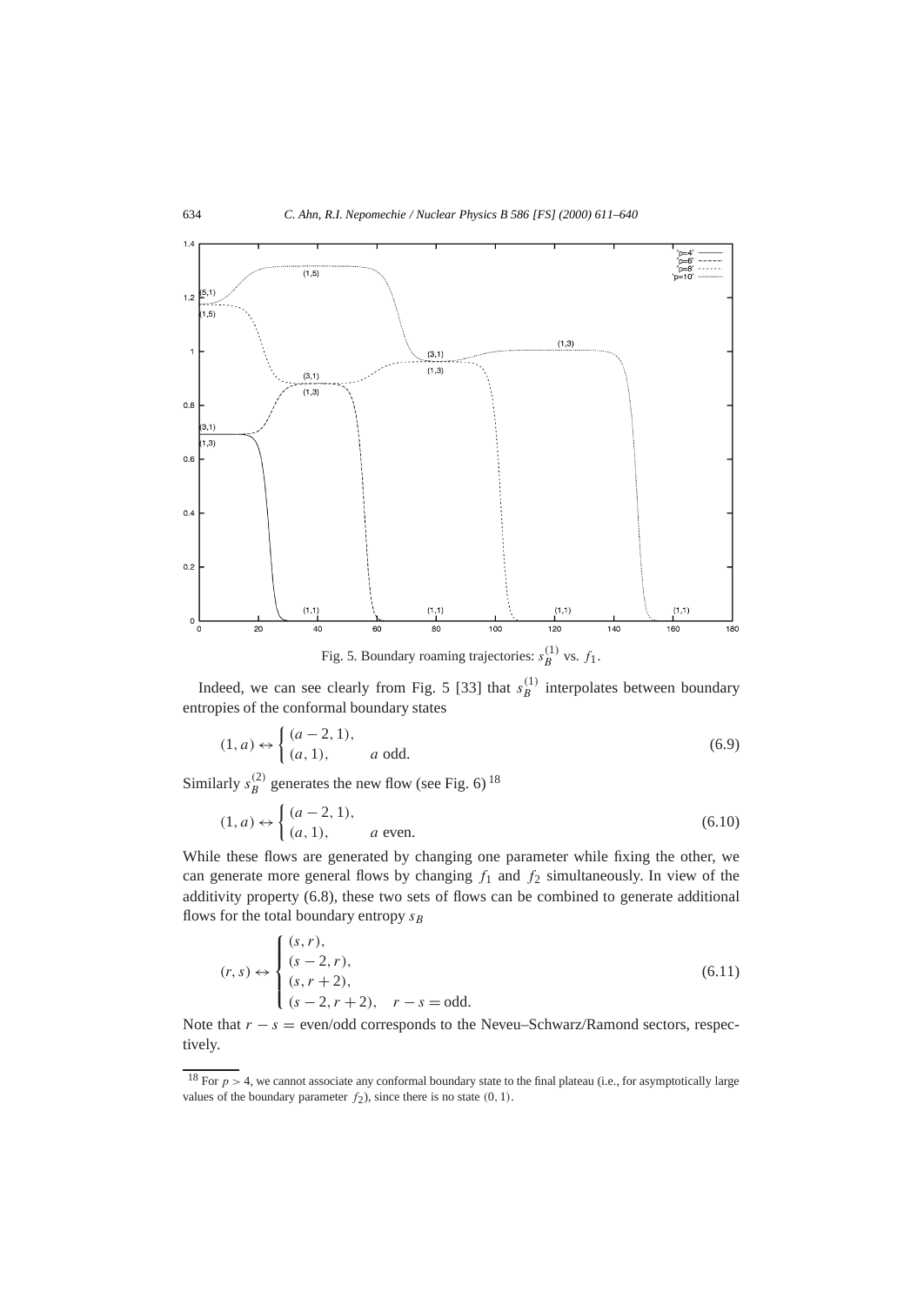

#### **7. Discussion**

We have presented the exact solution of the boundary SShG model — an integrable QFT whose bulk and boundary *S* matrices are not diagonal. In particular, we have derived an exact inversion identity  $(4.5)$ – $(4.7)$ , as well as the TBA equations and boundary entropy (5.23). Moreover, we have uncovered a rich pattern of boundary roaming trajectories, which remain to be understood in detail.

Although the boundary SShG model has a special feature which allows it to be solved by an inversion identity (namely, the bulk *S* matrix satisfies the free-fermion condition (2.11)), it is by no means the only such model. Indeed, there are infinite families of integrable QFTs with  $N = 1$  or  $N = 2$  supersymmetry [60–63] that have this property. These models have bulk and boundary *S* matrices which are similar to those of SShG, and therefore, we expect similar inversion identities to hold. We hope to report on these models in the near future [64].

Finally, we recall [53] that one can readily obtain the Hamiltonian of an integrable open quantum spin chain with *N* spins from any homogeneous open-chain transfer matrix t*(θ*|0*)* (4.1). Indeed, the Hamiltonian  $H$  is given by

$$
\mathcal{H} \propto \frac{\partial}{\partial \theta} \mathfrak{t}(\theta | 0) \bigg|_{\theta=0},\tag{7.1}
$$

which commutes with  $t(\theta|0)$ . For the *R* matrices which we have considered here (2.9), (2.30), the corresponding Hamiltonian is that of a certain anisotropic XY chain with both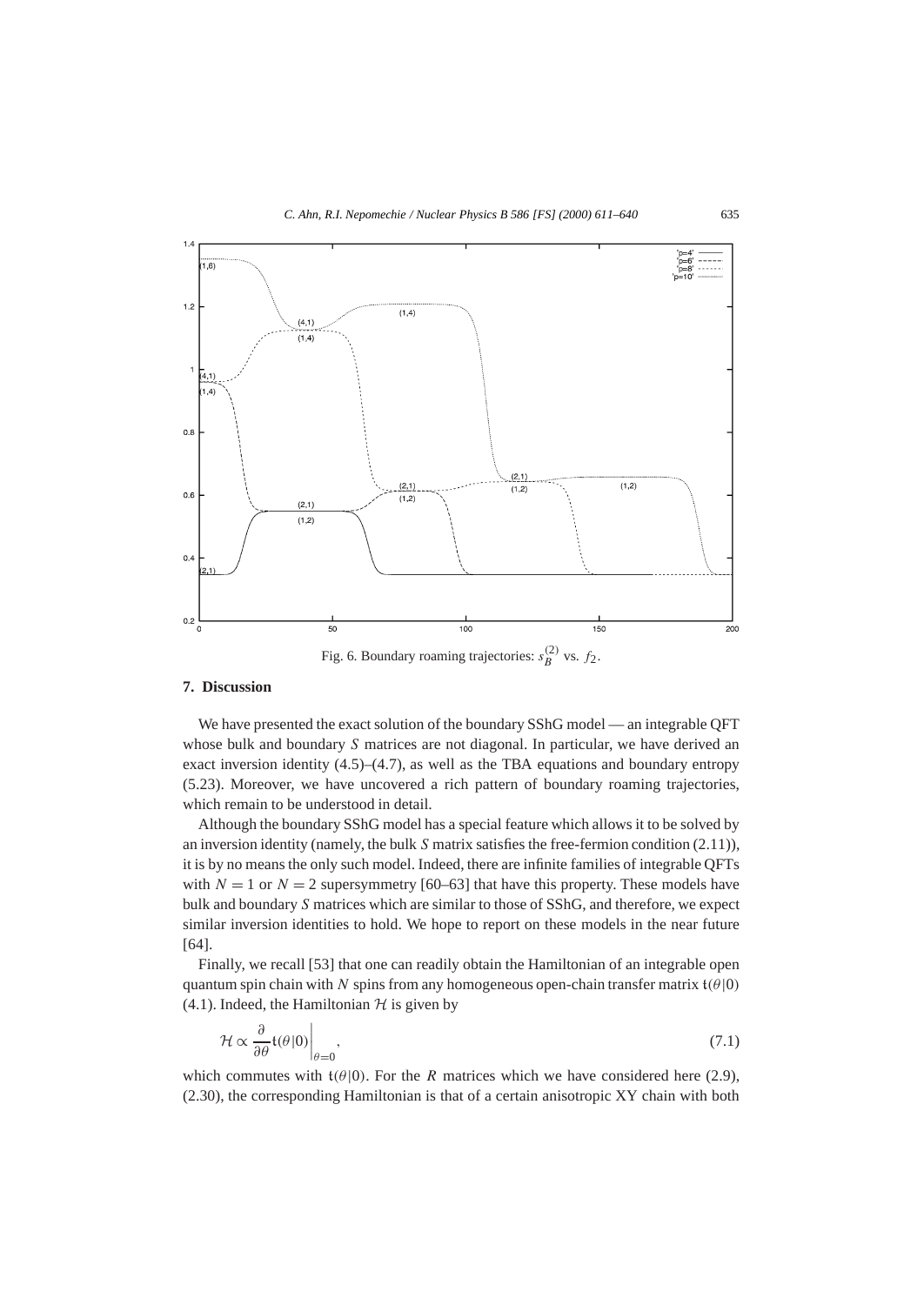bulk and boundary magnetic fields. By determining the eigenvalues (4.17) of the transfer matrix, we have evidently also solved the corresponding open quantum spin chain. It would be interesting to exploit this solution to determine properties of this model in the thermodynamic limit.

# **Acknowledgements**

We thank O. Alvarez, D. Bernard, E. Corrigan, G. Delius, P. Dorey, P. Fendley, M. Martins and H. Saleur for helpful comments and/or correspondence. One of us (R.N.) is grateful for the hospitality at the APCTP in Seoul (where this work was initiated) and at the CRM in Montreal (where the results were first reported). This work was supported in part by KOSEF 1999-2-112-001-5 (C.A.) and by the National Science Foundation under Grant PHY-9870101 (R.N.).

## **Appendix A. Relation of Yang matrix to Sklyanin transfer matrix**

In Section 3.2, we stated that the Yang matrix (3.8) is related to the Sklyanin open-chain transfer matrix  $(3.9)$  in the following way  $(3.11)$ :

$$
Y_{(i)} = \tau(\theta_i | \theta_1, \dots, \theta_N), \quad i = 1, \dots, N. \tag{A.1}
$$

We present here a proof for the case  $N = 2$ . Evaluating the transfer matrix at  $\theta = \theta_1$ , we have

$$
\tau(\theta_1|\theta_1, \theta_2) = \text{tr}_0 \Big\{ S_0(-\theta_1 + i\pi; \xi_+)^{t_0} S_{02}(\theta_1 - \theta_2) S_{01}(0) \Big\} \times S_0(\theta_1; \xi_-) S_{01}(2\theta_1) S_{02}(\theta_1 + \theta_2) \Big\} = \text{tr}_0 \Big\{ S_{02}(\theta_1 - \theta_2) \mathcal{P}_{01} S_0(\theta_1; \xi_-) (\mathcal{P}_{01} \mathcal{P}_{01}) S_{01}(2\theta_1) (\mathcal{P}_{01} \mathcal{P}_{01}) \times S_{02}(\theta_1 + \theta_2) (\mathcal{P}_{01} \mathcal{P}_{01}) S_0(-\theta_1 + i\pi; \xi_+)^{t_0} \Big\} = \cdots
$$
 (A.2)

In passing to the second line, we have used the cyclic property of the trace, as well as  $S(0) = P$  and  $P^2 = \mathbb{I}$ , where P is the permutation matrix (2.14).

$$
\cdots = S_1(\theta_1; \xi_-) \operatorname{tr}_0 \{ S_{02}(\theta_1 - \theta_2) S_{01}(2\theta_1) S_{12}(\theta_1 + \theta_2) \times \mathcal{P}_{01} S_0(-\theta_1 + i\pi; \xi_+)^{t_0} \} = \cdots
$$
 (A.3)

Here we have used  $P_{01}X_0P_{01} = X_1$ , and the P symmetry of the *R* matrix (2.13).

$$
\cdots = S_1(\theta_1; \xi_-) \operatorname{tr}_0 \{ S_{12}(\theta_1 + \theta_2) S_{01}(2\theta_1) S_{02}(\theta_1 - \theta_2) \times \mathcal{P}_{01} S_0(-\theta_1 + i\pi; \xi_+)^{t_0} \} = \cdots
$$
\n(A.4)

Here we have used the Yang–Baxter equation (2.12).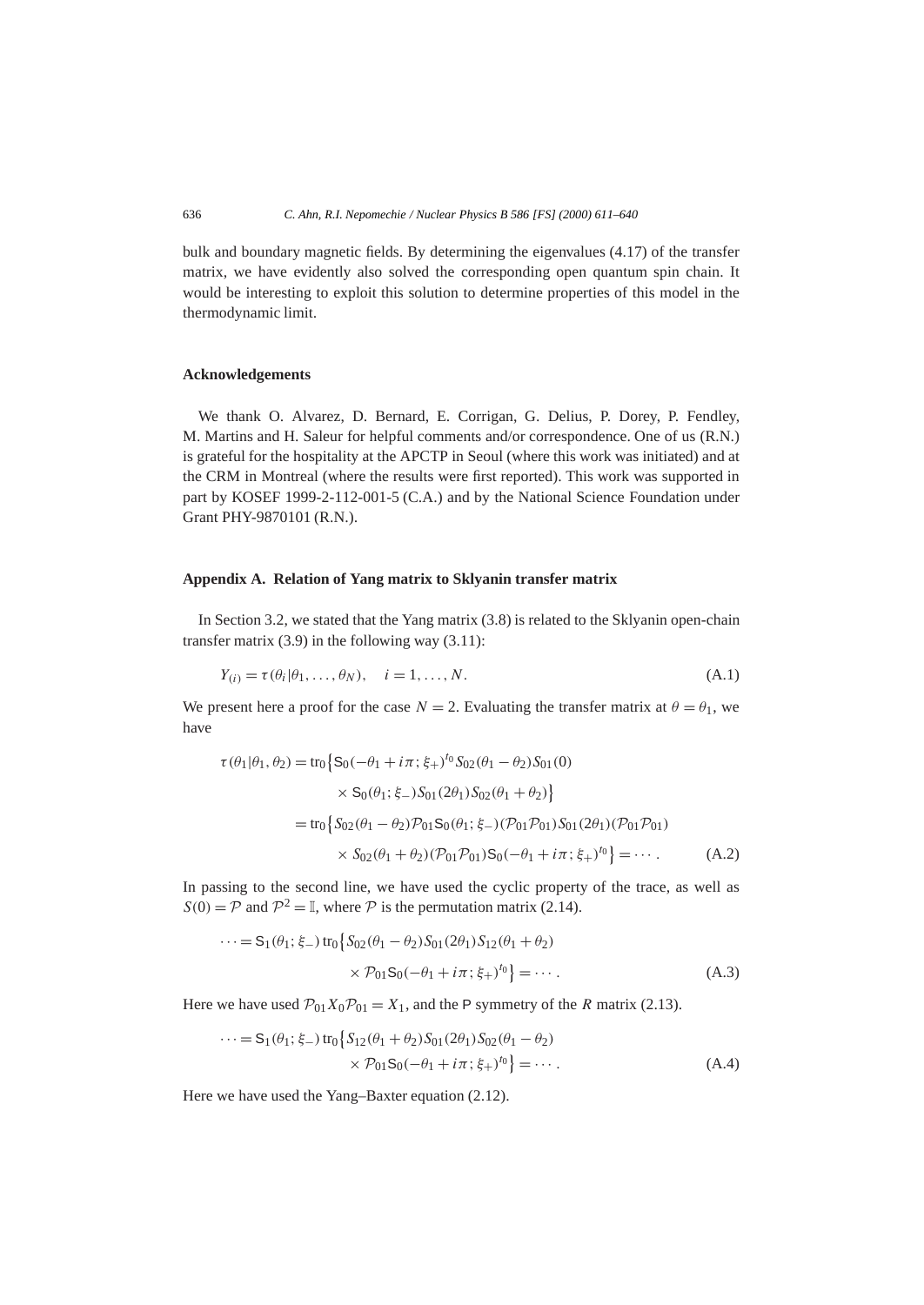$$
\cdots = S_1(\theta_1; \xi_-) S_{12}(\theta_1 + \theta_2)
$$
  
\n
$$
\times \text{tr}_0 \{ S_{01}(2\theta_1) (\mathcal{P}_{01} \mathcal{P}_{01}) S_{02}(\theta_1 - \theta_2) \mathcal{P}_{01} S_0 (-\theta_1 + i\pi; \xi_+)^{t_0} \}
$$
  
\n
$$
= S_1(\theta_1; \xi_-) S_{12}(\theta_1 + \theta_2)
$$
  
\n
$$
\times \text{tr}_0 \{ S_{01}(2\theta_1) \mathcal{P}_{01} S_0 (-\theta_1 + i\pi; \xi_+)^{t_0} \} S_{12}(\theta_1 - \theta_2)
$$
  
\n
$$
= S_1(\theta_1; \xi_-) S_{12}(\theta_1 + \theta_2) S_1(\theta_1; \xi_+) S_{12}(\theta_1 - \theta_2).
$$
 (A.5)

In passing to the last line, we have used the boundary cross-unitarity relation (2.34) with  $\theta = \frac{i\pi}{2} - \theta_1$ , and the crossing relation  $S_{01}(i\pi - \theta)^{t_1} = S_{01}(\theta)$ . Comparing the last line to the expression (3.8) for the Yang matrix, we conclude that

$$
\tau(\theta_1|\theta_1, \theta_2) = Y_{(1)}.\tag{A.6}
$$

For higher values of *N*, the proof is similar.

## **Appendix B. Derivation of inversion identity**

In Section 4.1, we give the important inversion identity  $(4.5)$ – $(4.7)$ . Here we explain in more detail how we derived it. As already mentioned in text, the main idea is to formulate the fusion formula, following Ref. [38], to which we shall refer as I.<sup>19</sup>

Although the "dressed" bulk *S* matrix  $S(\theta)$  (2.20) is regular at  $\theta = 0$ , the "bare" bulk *S* matrix  $R(\theta)$  (2.9) has a pole there. In order to avoid complications from this spurious pole, in this appendix we rescale  $R(\theta)$  by the factor sinh  $\theta$ ; i.e., we take  $R(\theta)$  to be given still by (2.9), but now with matrix elements

$$
a_{\pm}(\theta) = \pm \sinh \theta - 2i \sin B\pi, \quad b(\theta) = \sinh \theta,
$$
  

$$
c(\theta) = -2i \sin B\pi \cosh \frac{\theta}{2}, \quad d(\theta) = -2 \sin B\pi \sinh \frac{\theta}{2}.
$$
 (B.1)

Keeping in mind the symmetries (2.13) of the *R* matrix, the unitarity relation (I 2.3) is

$$
R_{12}(\theta)R_{12}(-\theta) = \zeta(\theta)\mathbb{I}, \qquad \zeta(\theta) = -4\cosh^2\frac{\theta}{2}\left(\sinh^2\frac{\theta}{2} + \sin^2 B\pi\right), \tag{B.2}
$$

and the crossing relation (I 2.4) is

$$
R_{12}(\theta) = V_1 R_{12} (-\theta - \rho)^{t_2} V_1,
$$
\n(B.3)

with 20

$$
\rho = i\pi, \qquad V = \begin{pmatrix} 1 & 0 \\ 0 & -1 \end{pmatrix}.
$$
 (B.4)

The matrix  $R_{12}(\theta)$  at  $\theta = -\rho$  is proportional to the one-dimensional projector  $\tilde{P}_{12}^-$ 

 $19$  In order to facilitate comparison with [38], we use here similar notations.

<sup>&</sup>lt;sup>20</sup> Alternatively, choosing  $\rho = -i\pi$ , one has  $V = \mathbb{I}$ .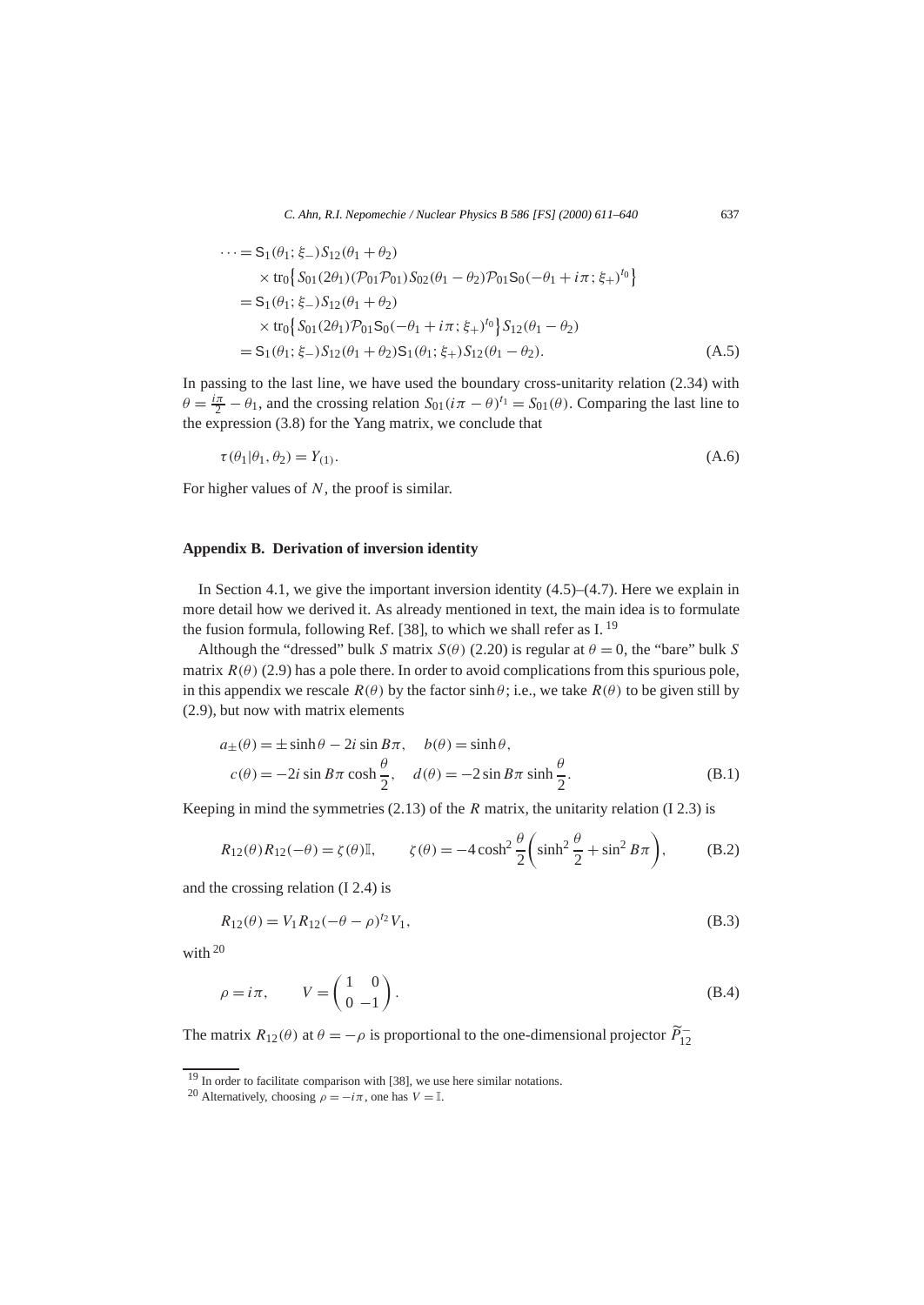$$
\widetilde{P}_{12}^{-} = \frac{1}{2} \begin{pmatrix} 1 & 0 & 0 & -1 \\ 0 & 0 & 0 & 0 \\ 0 & 0 & 0 & 0 \\ -1 & 0 & 0 & 1 \end{pmatrix}, \qquad (\widetilde{P}_{12}^{-})^{2} = \widetilde{P}_{12}^{-}.
$$
 (B.5)

As explained in I, from the corresponding degeneration of the (boundary) Yang–Baxter equation, one can derive identities which allow one to prove that *fused* (boundary) *S* matrices satisfy *generalized* (boundary) Yang–Baxter equations.

The fused *R* matrix is given by (I 2.13)

$$
R_{\langle 12\rangle 3}(\theta) = \widetilde{P}_{12}^+ R_{13}(\theta) R_{23}(\theta + \rho) \widetilde{P}_{12}^+, \tag{B.6}
$$

where  $\widetilde{P}_{12}^+ = \mathbb{I} - \widetilde{P}_{12}^-$ . An important observation (which one can verify by direct calculation) is that the fused  $\overline{R}$  matrix can be brought to upper triangular form by a similarity transformation <sup>21</sup>

$$
X_{12}R_{(12)3}(\theta)X_{12} = \text{upper triangular},\tag{B.7}
$$

where the  $4 \times 4$  matrix *X* is independent of  $\theta$ , and is given by

$$
X = \begin{pmatrix} \frac{1}{\sqrt{2}} & 0 & 0 & \frac{1}{\sqrt{2}} \\ 0 & -\sin\frac{B\pi}{2} & \cos\frac{B\pi}{2} & 0 \\ 0 & \cos\frac{B\pi}{2} & \sin\frac{B\pi}{2} & 0 \\ \frac{1}{\sqrt{2}} & 0 & 0 & -\frac{1}{\sqrt{2}} \end{pmatrix}, \qquad X^2 = \mathbb{I}.
$$
 (B.8)

It follows that the fused monodromy matrices  $^{22}$  (I 4.7), (I 5.4), (I 5.5)

$$
T_{\langle 12\rangle}(\theta) = R_{\langle 12\rangle N}(\theta) \cdots R_{\langle 12\rangle 1}(\theta),
$$
  

$$
\widehat{T}_{\langle 12\rangle}(\theta + \rho) = R_{\langle 12\rangle 1}(\theta) \cdots R_{\langle 12\rangle N}(\theta),
$$
 (B.9)

also become triangular by the same transformation.

Denoting (as in I) our "bare" boundary *S* matrices  $R(\theta; \varphi_{-})$ ,  $R(-\theta + i\pi; \varphi_{+})$  by  $K^{-}(\theta)$ ,  $K^+(\theta)$ , respectively, the corresponding fused matrices are given by (I 3.5), (I 3.9)

$$
K_{(12)}^-(\theta) = \widetilde{P}_{12}^+ K_1^-(\theta) R_{12} (2\theta + \rho) K_2^-(\theta + \rho) \widetilde{P}_{12}^+,
$$
  
\n
$$
K_{(12)}^+(\theta) = \left\{ \widetilde{P}_{12}^+ K_1^+(\theta)^{t_1} R_{12} (-2\theta - 3\rho) K_2^+(\theta + \rho)^{t_2} \widetilde{P}_{12}^+ \right\}^{t_{12}},
$$
\n(B.10)

since  $M = V^t V = \mathbb{I}$ .

Remarkably, the fused *K* matrices are also brought to upper triangular form by the *same* similarity transformation

 $21$  This observation is similar to, but not the same as, the one made by Felderhof [40,41]. Indeed, in our language, he shows that  $R_{13}(\theta)R_{23}(\theta + \rho)$  (i.e., the expression for the fused transfer matrix *without* the projectors  $\tilde{P}_{12}^+$ ) can be brought to triangular form by a (somewhat more complicated) *θ*-independent similarity transformation. Although for the case of periodic boundary conditions both approaches lead to the inversion identity, this appears to be no longer true for the case of boundaries.

<sup>&</sup>lt;sup>22</sup> For simplicity, we consider here the homogeneous case  $(\theta_i = 0, i = 1, ..., N)$ .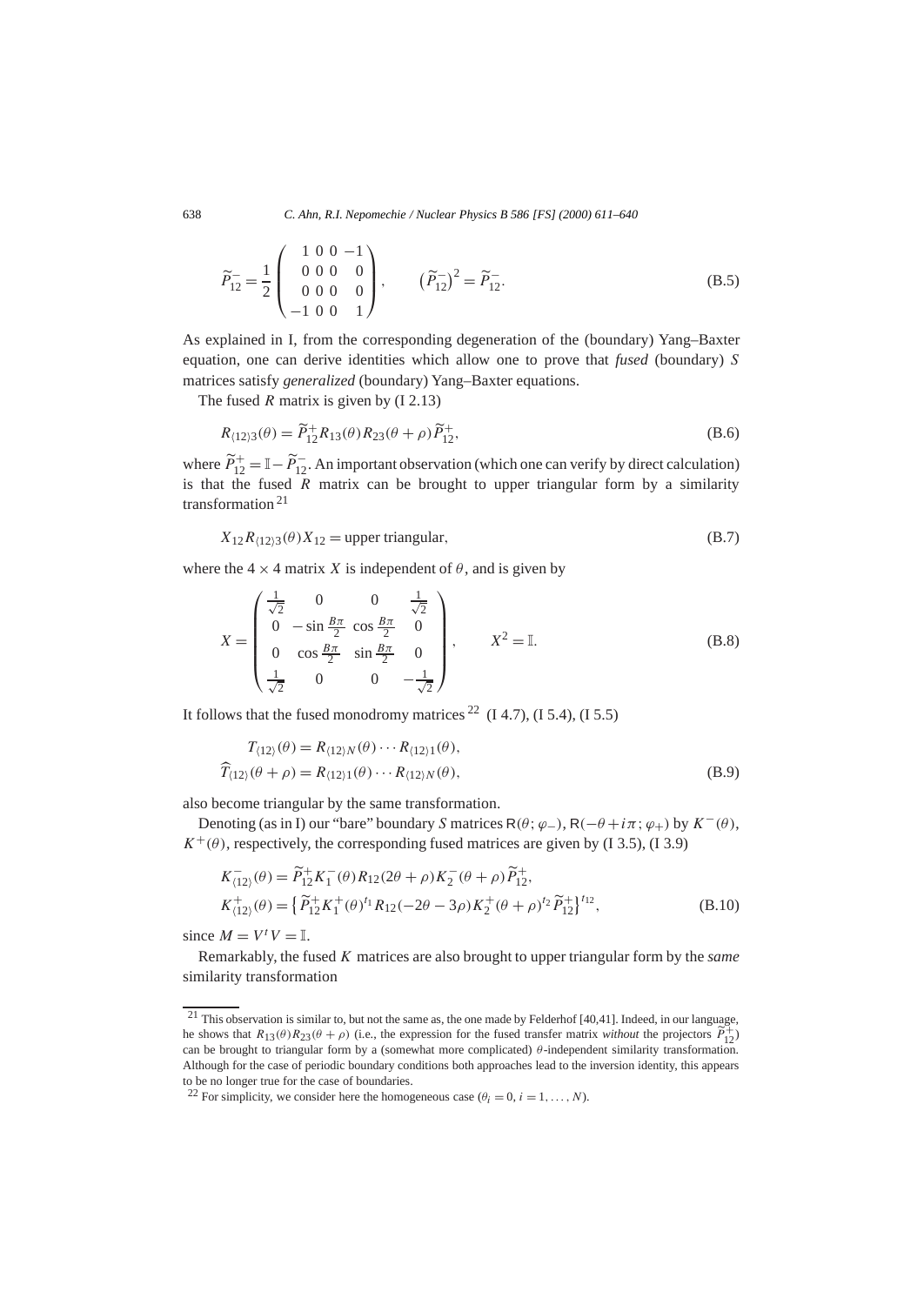$$
X_{12}K_{(12)}^{\pm}(\theta)X_{12} = \text{upper triangular.}
$$
\n(B.11)

It follows that the fused transfer matrix  $\tilde{t}(\theta)$ , which is given by (I 4.5), (I 4.6)

$$
\tilde{\mathfrak{t}}(\theta) = \text{tr}_{12} K_{\langle 12 \rangle}^+(\theta) T_{\langle 12 \rangle}(\theta) K_{\langle 12 \rangle}^-(\theta) \widehat{T}_{\langle 12 \rangle}(\theta + \rho),
$$
\n(B.12)

is proportional to the identity matrix,

$$
\tilde{\mathfrak{t}}(\theta) \propto \mathbb{I},\tag{B.13}
$$

where the proportionality factor is determined from the diagonal elements of the various triangular matrices.

The fusion formula is given by  $(14.17)$ ,  $(15.1)$ 

$$
\begin{split} \mathfrak{t}(\theta) \mathfrak{t}(\theta + \rho) \\ &= \frac{1}{\zeta(2\theta + 2\rho)} \big[ \tilde{\mathfrak{t}}(\theta) + \Delta \{K^+(\theta)\} \Delta \{K^-(\theta)\} \delta \{T(\theta)\} \delta \{\widehat{T}(\theta)\} \big], \end{split} \tag{B.14}
$$

where the transfer matrix  $t(\theta)$  is given by (4.1) (see also (I 4.1), (I 4.2)), and the quantum determinants [57,58] are given by (I 4.15), (I 5.3), (I 5.7)

$$
\delta\{T(\theta)\} = \delta\{\widehat{T}(\theta)\} = \zeta(\theta + \rho)^N, \Delta\{K^-(\theta)\} = \text{tr}_{12}\{\widetilde{P}_{12}K_1^-(\theta)R_{12}(2\theta + \rho)K_2^-(\theta + \rho)V_1V_2\}, \Delta\{K^+(\theta)\} = \text{tr}_{12}\{\widetilde{P}_{12}^-\overline{V}_1V_2K_2^+(\theta + \rho)R_{12}(-2\theta - 3\rho)K_1^+(\theta)\}.
$$
\n(B.15)

Reverting to the original normalization of the *R* matrix by rescaling each of the transfer matrices  $t(\theta)$  in (B.14) by  $(\sinh \theta)^{-2N}$ , introducing the inhomogeneities  $\theta_i$  in the obvious way, and factoring the result into a product of two factors, we arrive at the results (4.5)–  $(4.7)$ <sup>23</sup>

## **References**

- [1] P. Di Vecchia, S. Ferrara, Nucl. Phys. B 130 (1977) 93.
- [2] J. Hruby, Nucl. Phys. B 131 (1977) 275.
- [3] S. Ferrara, L. Girardello, S. Sciuto, Phys. Lett. B 76 (1978) 303.
- [4] L. Girardello, S. Sciuto, Phys. Lett. B 77 (1978) 267.
- [5] R. Shankar, E. Witten, Phys. Rev. D 17 (1978) 2134.
- [6] C. Ahn, Nucl. Phys. B 422 (1994) 449.
- [7] A.B. Zamolodchikov, Al.B. Zamolodchikov, Ann. Phys. 120 (1979) 253.
- [8] A.B. Zamolodchikov, Sov. Sci. Rev. A 2 (1980) 1.
- [9] S. Ghoshal, A.B. Zamolodchikov, Int. J. Mod. Phys. A 9 (1994) 3841.
- [10] T. Inami, S. Odake, Y.-Z. Zhang, Phys. Lett. B 359 (1995) 118.
- [11] C. Ahn, W.M. Koo, J. Phys. A 29 (1996) 5845.
- [12] C. Ahn, W.M. Koo, Nucl. Phys. B 482 (1996) 675.
- [13] M. Moriconi, K. Schoutens, Nucl. Phys. B 487 (1997) 756.
- [14] H. Saleur, 1998 Les Houches lectures, cond-mat/9812110.

<sup>&</sup>lt;sup>23</sup> We have refrained from giving explicit results for the intermediate steps, which are rather unwieldy and not very illuminating. We have done these computations with the help of MATHEMATICA.